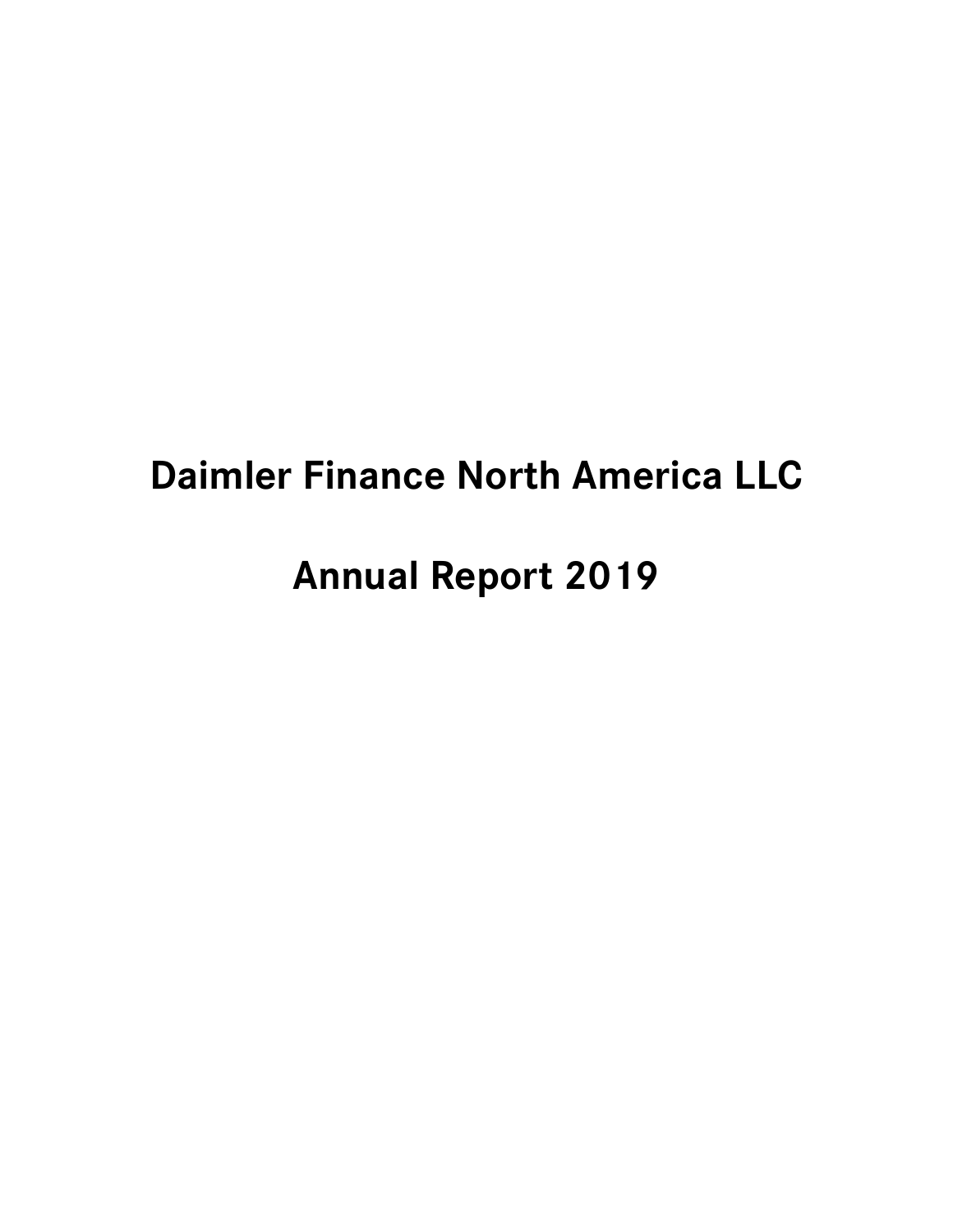# Table of Contents

| 1.  |  |
|-----|--|
| 2.  |  |
| 3.  |  |
| 4.  |  |
| 5.  |  |
| 6.  |  |
| 7.  |  |
| 8.  |  |
| 9.  |  |
| 10. |  |
| 11. |  |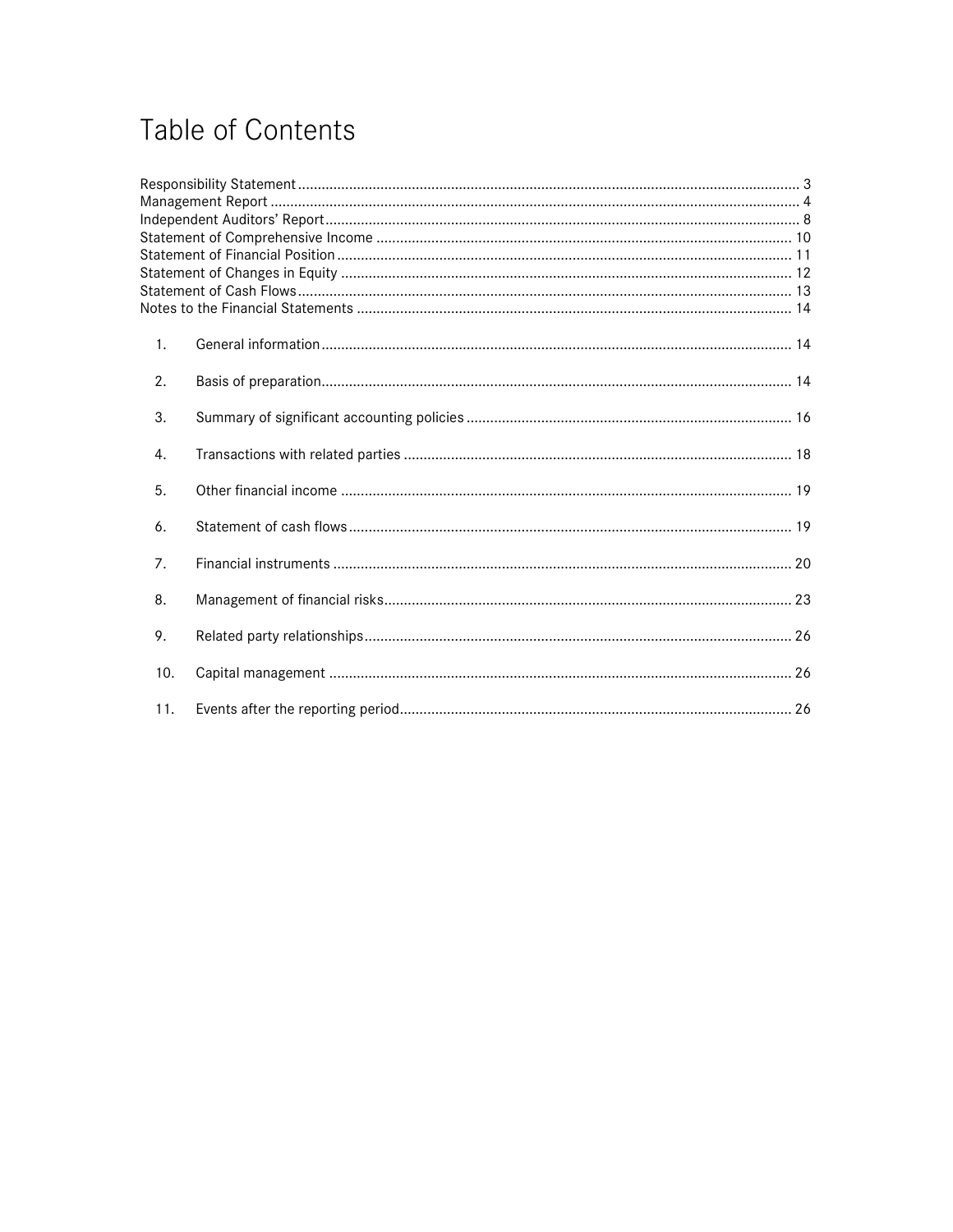# <span id="page-2-0"></span>Responsibility Statement

To the best of our knowledge, and in accordance with the applicable reporting principles, the financial statements of Daimler Finance North America LLC (the Company) provide a true and fair view of the assets, liabilities, financial position and profit or loss of the Company, and the Company's Management Report provides a fair review of the development and performance of the business and the position of the Company, together with a description of the principal opportunities and risks associated with the expected development of the Company.

Farmington Hills, MI (USA) April 24, 2020

Rodrigo Garnica *Chief Executive Officer*

Rendopt Piele

Christoph Rieker *Chief Accounting Officer*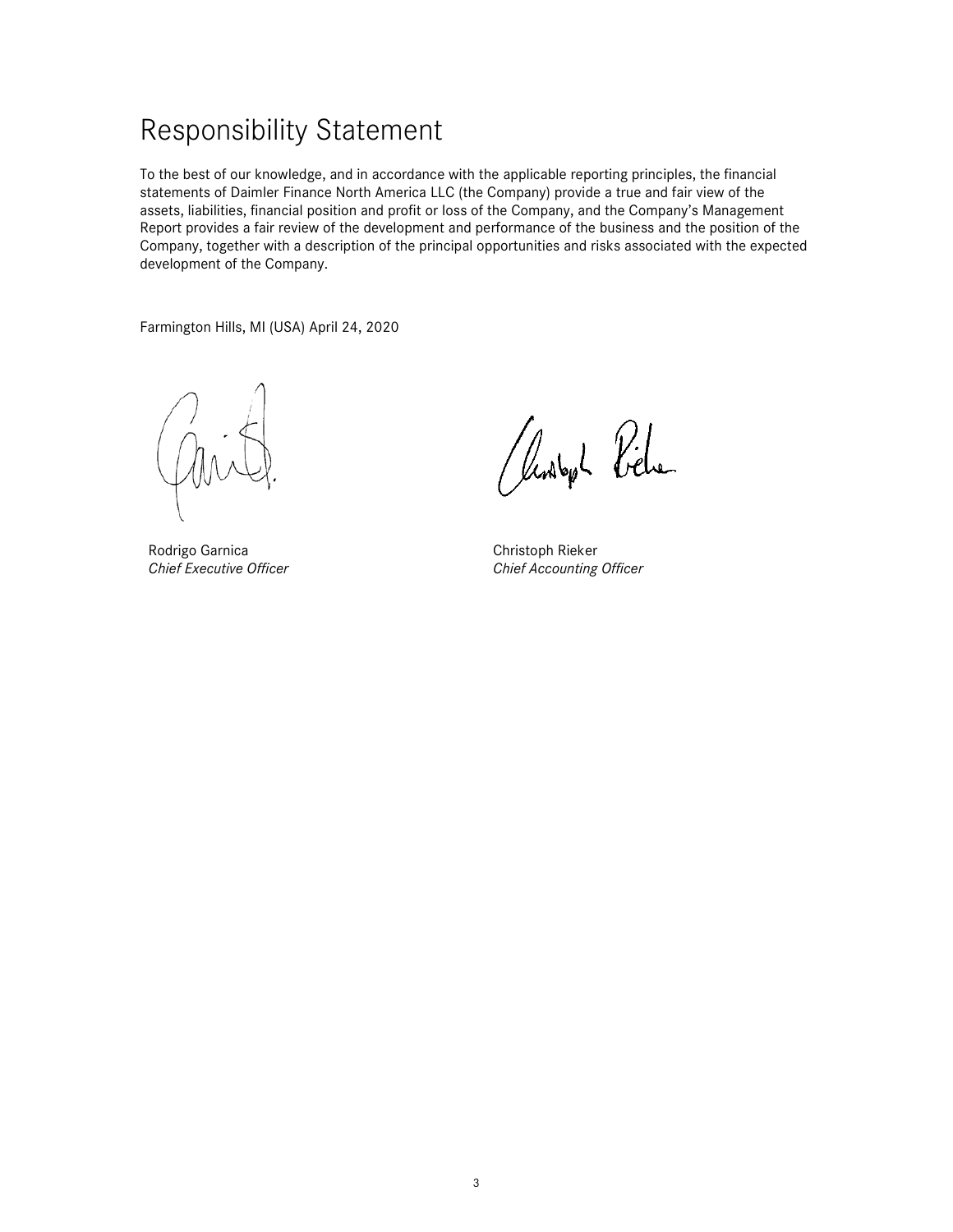(all amounts in thousands of U.S. dollars)

# <span id="page-3-0"></span>Management Report

#### **General**

Daimler Finance North America LLC ("DFNA" or the "Company") is a wholly-owned subsidiary of Daimler North America Corporation ("DNA"), which is a wholly-owned subsidiary of Daimler International Nederland B.V. ("DIN"), which is in turn a wholly-owned subsidiary of Daimler AG ("DAG").

DFNA accesses U.S. and foreign capital markets to raise funds, which it lends to DNA through a consolidated funding and cash management system. As such, it has relationships with other subsidiaries of DAG. DAG issued full and unconditional guarantees for DFNA's obligations incurred under its outstanding notes and bonds program and commercial paper program. DFNA and DNA entered into an intercompany loan agreement which is intended to mirror DFNA's external borrowings such that interest expense with third parties is offset by corresponding interest income from DNA.

The nature of the Daimler operations in the US includes the distribution of passenger cars purchased from DAG under the brand names Mercedes-Benz and smart, and the sale of trucks and other commercial vehicles under the brand names Freightliner, Western Star and Thomas Built Buses. Daimler also has financial services operations that principally provide automotive financing to its dealers and their customers, including retail and lease financing for cars and trucks, dealer inventory and other financing needs.

This document contains forward-looking statements that reflect our current views about future events. The words "anticipate," "assume," "believe," "estimate," "expect," "intend," "may," "can," "could," "plan," "project," "should" and similar expressions are used to identify forward-looking statements. These statements are subject to many risks and uncertainties, including:

- an adverse development of global economic conditions, in particular a decline of demand and investment activity in the United States;
- a deterioration of our funding possibilities on the credit and financial markets, which could result in an increase in borrowing costs or limit our funding flexibility;
- changes in currency exchange rates and interest rates;
- changes in laws, regulations and government policies that may affect the Company or any of its sister companies; and
- the business outlook of the Company's sister companies in the United States, which may affect the funding requirements of these companies in the automotive and financial services businesses.

The following discussion should be read in conjunction with the DFNA's financial statements as of and for the years ended December 31, 2019 and 2018, which were prepared using International Financial Reporting Standards (IFRS) as issued by the International Accounting Standards Board (IASB). Note 3 to the financial statements provides an overview of the Company's significant accounting policies.

The percentages in the following discussion were computed using exact dollar amounts and numbers. Some of those percentages may, therefore, not reflect the ratio between the rounded amounts presented below.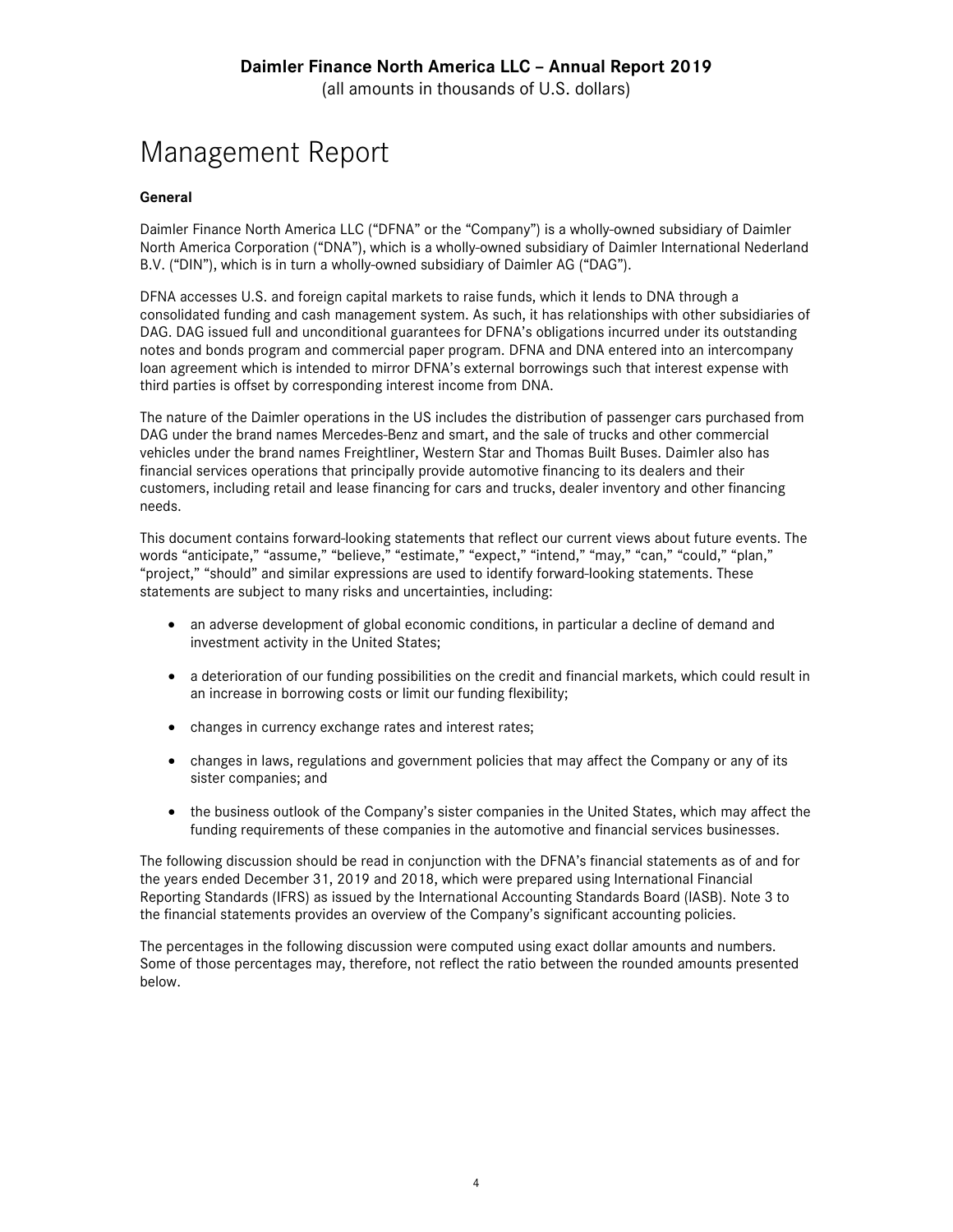(all amounts in thousands of U.S. dollars)

#### **Earnings**

#### *Interest Income*

Interest income increased to \$1,059,933 in 2019 from \$879,213 in 2018, an increase of \$180,720 or 21%. The increase was caused by a higher average balance of receivables from related parties and higher interest rates on long term receivables from related parties in 2019 compared to 2018.

#### *Interest Expense*

Interest expense increased to \$1,059,933 in 2019 from \$879,213 in 2018, an increase of \$180,720 or 21%. The increase was caused by a higher average balance of external borrowings and higher interest rates on notes and bonds in 2019 compared to 2018.

#### *Guarantee Fees*

Guarantee fees charged by DAG (12.5 bp on outstanding external debt) were \$41,528 in 2019, compared to \$36,890 in 2018. This was caused by the Company's outstanding balances of external borrowings which were higher on average in 2019 compared to 2018.

#### *Administrative Expenses*

Administrative expenses were \$3,898 and \$4,142 for 2019 and 2018, respectively.

#### *Reimbursement of Expenses from DNA*

DFNA and DNA are parties to an agreement where DNA reimburses DFNA for any and all expenses incurred in connection with the administration of DFNA's notes and bonds program and commercial paper program. The reimbursement of net expenses from DNA amounted to \$45,419 in 2019 and \$41,032 in 2018.

#### *Net Income*

Net income was \$0 in both 2019 and 2018.

#### **Financial Position**

Total assets were \$33,695,295 at December 31, 2019 compared to \$30,668,381 at December 31, 2018, an increase of \$3,026,914 or 10%. The increase is primarily due to issuances of loans to related parties exceeding the repayments of loans to related parties in 2019.

Total liabilities were \$33,695,295 at December 31, 2019 compared to \$30,668,381 at December 31, 2018, an increase of \$3,026,914 or 10%, primarily reflecting the issuances of notes and bonds and commercial paper exceeded the repayments of notes and bonds and commercial paper in 2019.

#### **Liquidity and Capital Resources**

In the ordinary course of business, the Company issues notes and bonds and commercial paper in the US and foreign capital markets and lends the proceeds to DNA. In 2019, \$8,542,279 new notes and bonds and commercial paper were issued, while there were \$9,213,160 new issuances in 2018. The Company had neither cash nor cash equivalents as of December 31, 2019 and 2018.

#### **Risk Report**

Many factors could directly and indirectly, through the close affiliation with DAG's affiliated companies, affect the Company's business, financial condition, and cash flows. The results of operations would not be affected due to the existing reimbursement agreements with DNA. The principal risks are described below.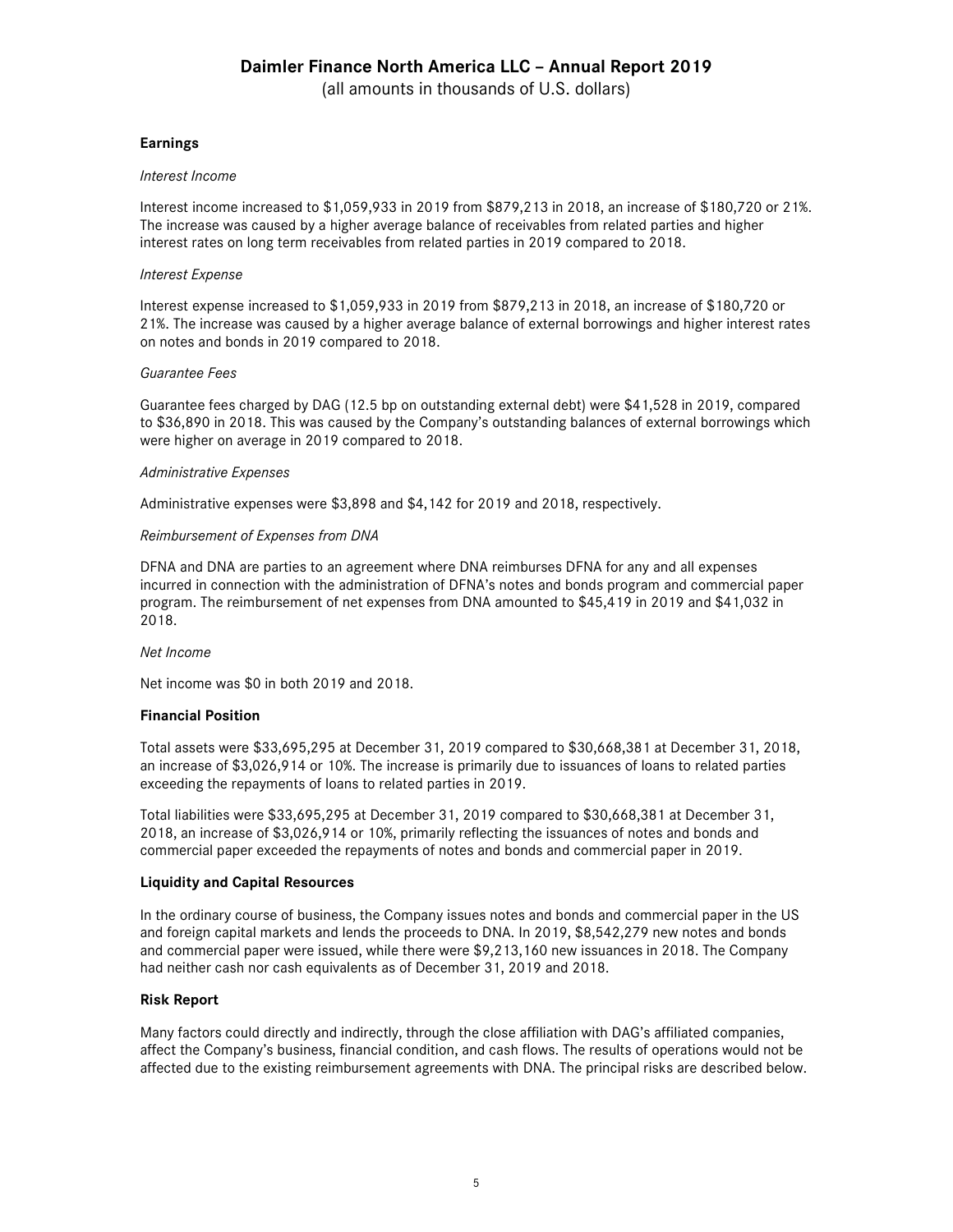(all amounts in thousands of U.S. dollars)

#### *Economic Risk*

The escalation of the trade conflict between the United States and China continues to be one of the main risks. But the threat of US tariffs on vehicles and parts imported from other markets, including the European Union, could also affect existing global value chains and have a negative impact on sales opportunities and economic developments. Furthermore, there is a danger that countries will implement increasingly protectionist measures such as specific market-access barriers or industrial policy instruments. Should these trade tensions spread and massively affect global trade, there would be significant impacts on inflation, business climate, consumer confidence and ultimately also on global economic growth.

In the United States, economic and fiscal policy could turn out to be more expansive than previously assumed. These developments would have considerable consequences for the success of the Daimler business in the US. Furthermore, stronger growth in the United States would also have spillover effects on the rest of the world. The disadvantages of such an expansionary fiscal policy are the further worsening of the debt situation in the United States and the risk that inflation will rise more significantly than currently expected, due not least to rising wages and a labor market close to full employment. This would force the Federal Reserve to raise federal funds rates more sharply than expected by the market, which would directly weaken domestic demand. As a further consequence, increasing volatility in the financial markets could adversely affect investor confidence, leading to widespread sales of equities and thus triggering a chain reaction on stock markets, with major market adjustments and phases of exceptional volatility in global financial markets.

#### *Industry Risks*

Overcapacity and intense price competition in the automotive industry could force the Daimler companies in the United States, which are financed by DFNA, to decrease production, reduce capacity or increase sales incentives, each of which would be costly and would indirectly affect the financial position of the Company significantly.

In addition, the financial services that Daimler offers in connection with the sale of vehicles involve several risks. These include the potential inability to recover the investments in leased vehicles or to collect the sales financing receivables if the resale prices of the vehicles securing these receivables fall short of their book value (residual value risk), which may lead to additional funding requirements through DFNA.

#### *Financial Risks*

Changes in interest rates may have substantial adverse effects on the Company's cash flows. Adverse effects may also arise from downgrades of the long-term debt ratings of the Company's ultimate parent company, DAG, and the ability of the Company to issue debt in the US and European markets. Lower demand for the Company's debt instruments could increase the borrowing costs or otherwise limit DFNA's ability to fund the Daimler operations in the US.

Note 8 to the Company's financial statements describes the risk management strategies employed by the Company to address such risks.

If any of these risks and uncertainties materialize, or if the assumptions underlying any of our forwardlooking statements prove incorrect, then our actual results may be materially different from those we express or imply by such statements. We do not intend or assume any obligation to update these forwardlooking statements. Any forward looking statement speaks only as of the date on which it is made.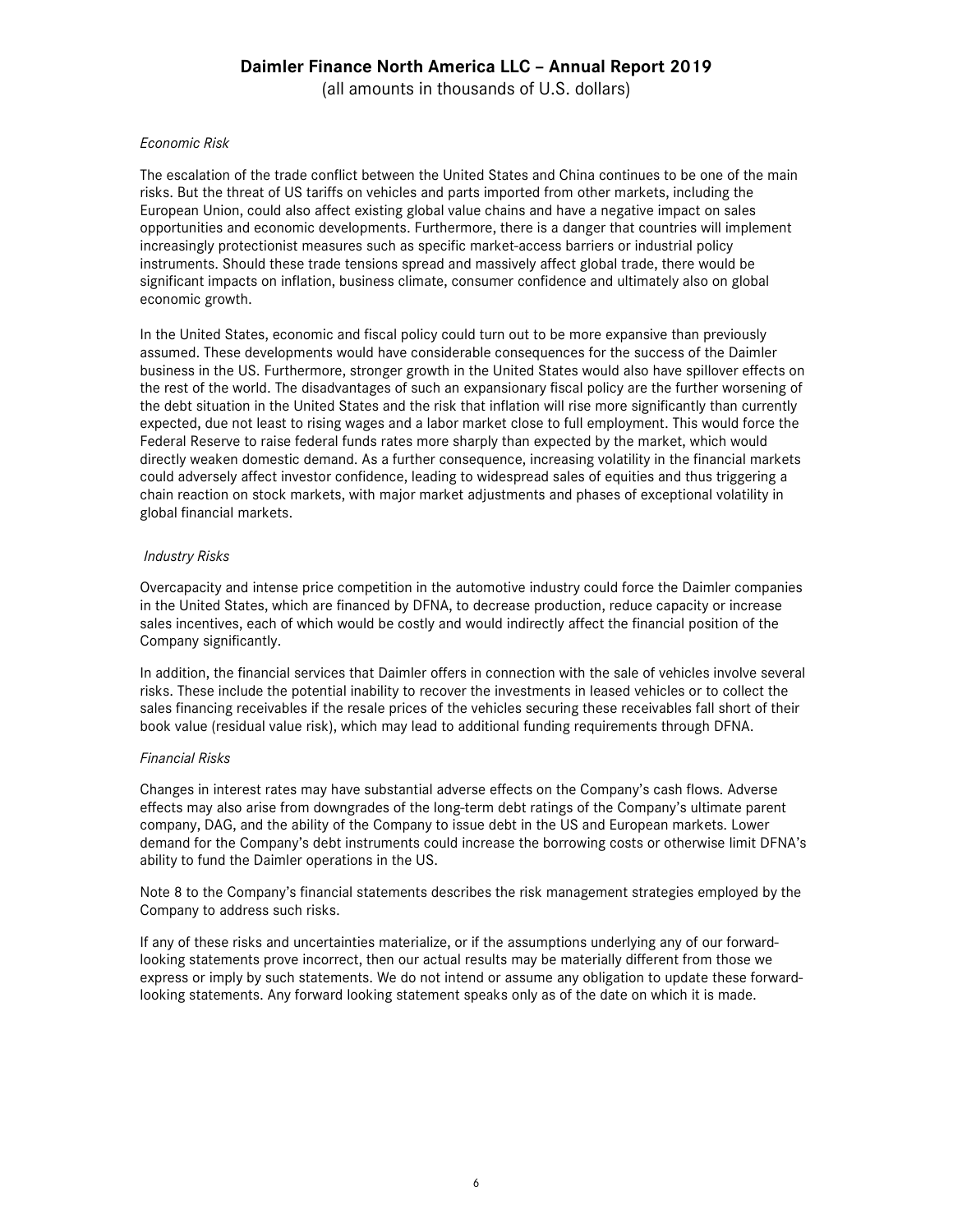(all amounts in thousands of U.S. dollars)

#### **Corporate Governance**

#### *Corporate Bodies*

As of December 31, 2019, the Company had nine officers and a board of directors which comprised three members. With this segregation, the officers are responsible for managing the day to day operations of the Company while the board of directors advises and monitors the officers.

#### *Compliance*

As part of the Daimler organization, the Company has applied all compliance principles the Daimler AG Board of Management has set including an Integrity Code. This Integrity Code is a set of guidelines for behavior defining a binding framework for the actions of all employees worldwide. Among other things, the guidelines define correct behavior in international business and in any cases of conflicts of interest, questions of equal treatment, proscription of corruption, the role of internal control systems and the duty to comply with applicable law as well as other internal and external regulations.

#### *Risk Management and Internal Control*

The risk management system is an integral part of the overall planning, controlling and reporting process. Its goal is to enable the Company's management to recognize significant risks at an early stage and to initiate appropriate countermeasures in a timely manner (see note 8).

The officers of the Company are responsible for establishing and maintaining adequate internal control over financial reporting. Internal control over financial reporting is defined as a process designed to provide reasonable assurance regarding the reliability of financial reporting and the preparation of financial statements for external purposes in accordance with IFRS as issued by the IASB and includes those policies and procedures that (1) pertain to the maintenance of records that in reasonable detail accurately and fairly reflect the transactions and dispositions of the assets of the Company; (2) provide reasonable assurance that transactions are recorded as necessary to permit preparation of financial statements in accordance with IFRS, and that receipts and expenditures of the Company are being made only in accordance with authorizations of management and directors of the Company; and (3) provide reasonable assurance regarding prevention or timely detection of unauthorized acquisition, use or disposition of the Company's assets that could have a material effect on the financial statements.

#### *Accounting Principles*

The financial statements of the Company are prepared in accordance with IFRS as issued by the IASB.

#### **Outlook**

Management expects net income and equity to be \$0 in 2020. This expectation is based on the assumption of a stable economic development and continuation of the Company's business model.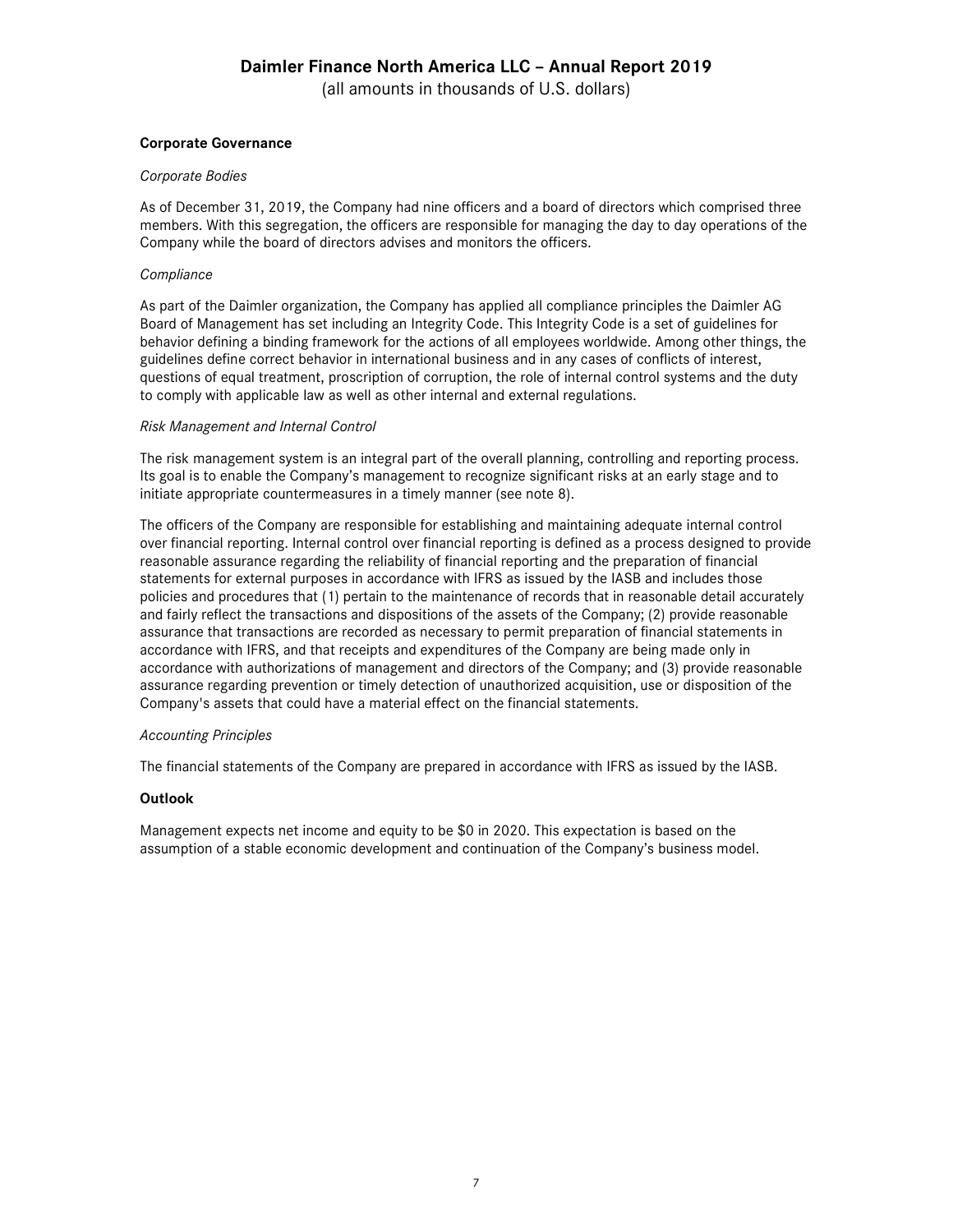<span id="page-7-0"></span>

KPMG LLP Suite 1900 150 West Jefferson Detroit, MI 48226

#### **Independent Auditors' Report**

The Board of Directors Daimler Finance North America LLC:

We have audited the accompanying financial statements of Daimler Finance North America LLC, which comprise the statements of financial position as of December 31, 2019 and 2018, and the related statements of comprehensive income, changes in equity, and cash flows for the years then ended, and the related notes to the financial statements.

#### *Management's Responsibility for the Financial Statements*

Management is responsible for the preparation and fair presentation of these financial statements in accordance with International Financial Reporting Standards as issued by the International Accounting Standards Board; this includes the design, implementation, and maintenance of internal control relevant to the preparation and fair presentation of financial statements that are free from material misstatement, whether due to fraud or error.

#### *Auditors' Responsibility*

Our responsibility is to express an opinion on these financial statements based on our audits. We conducted our audits in accordance with auditing standards generally accepted in the United States of America. Those standards require that we plan and perform the audit to obtain reasonable assurance about whether the financial statements are free from material misstatement.

An audit involves performing procedures to obtain audit evidence about the amounts and disclosures in the financial statements. The procedures selected depend on the auditors' judgment, including the assessment of the risks of material misstatement of the financial statements, whether due to fraud or error. In making those risk assessments, the auditor considers internal control relevant to the entity's preparation and fair presentation of the financial statements in order to design audit procedures that are appropriate in the circumstances, but not for the purpose of expressing an opinion on the effectiveness of the entity's internal control. Accordingly, we express no such opinion. An audit also includes evaluating the appropriateness of accounting policies used and the reasonableness of significant accounting estimates made by management, as well as evaluating the overall presentation of the financial statements.

We believe that the audit evidence we have obtained is sufficient and appropriate to provide a basis for our opinion.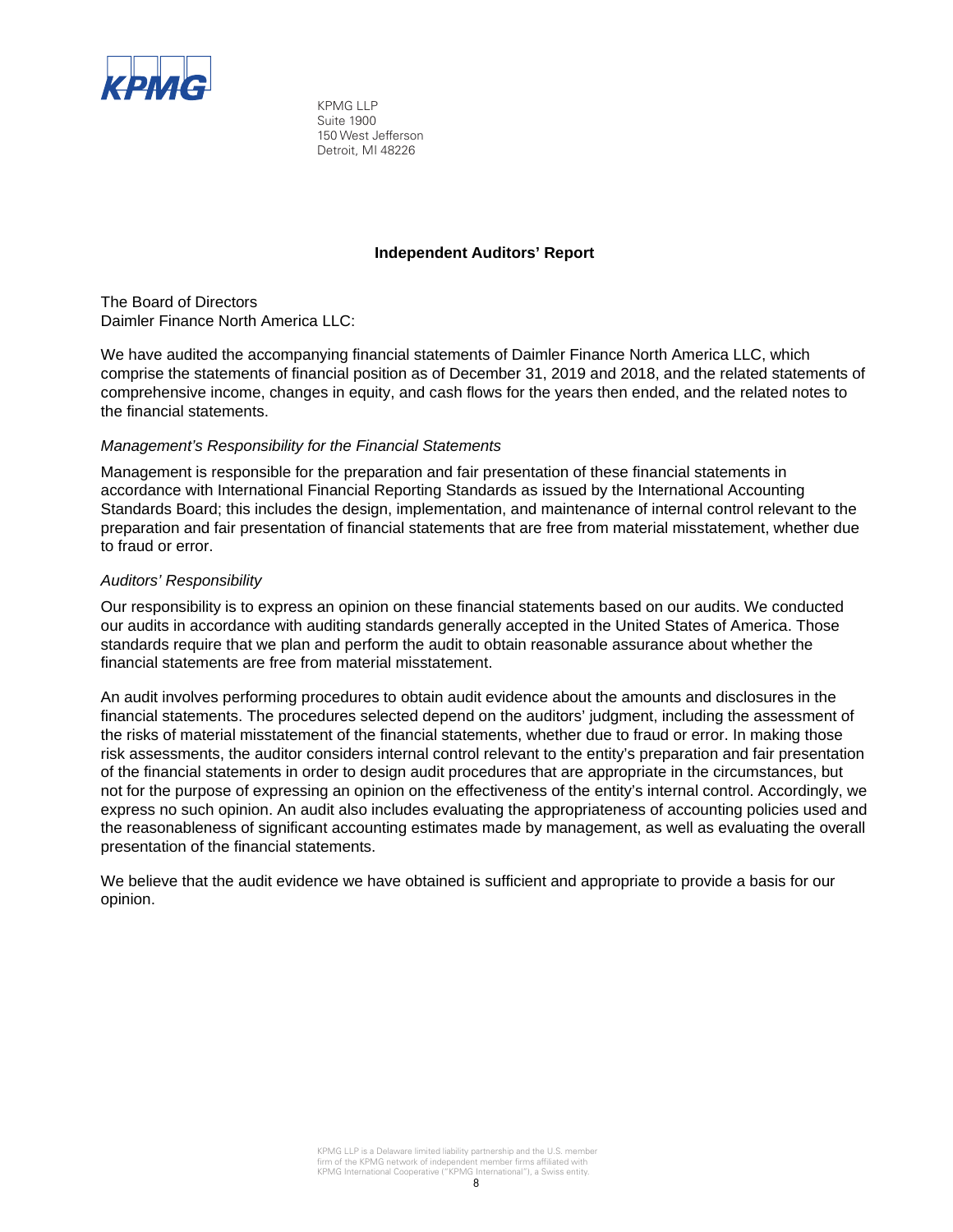

*Opinion*

In our opinion, the financial statements referred to above present fairly, in all material respects, the financial position of Daimler Finance North America LLC, as of December 31, 2019 and 2018, and its financial performance and its cash flows for the years then ended in accordance with International Financial Reporting Standards as issued by the International Accounting Standards Board.



Detroit, Michigan April 24, 2020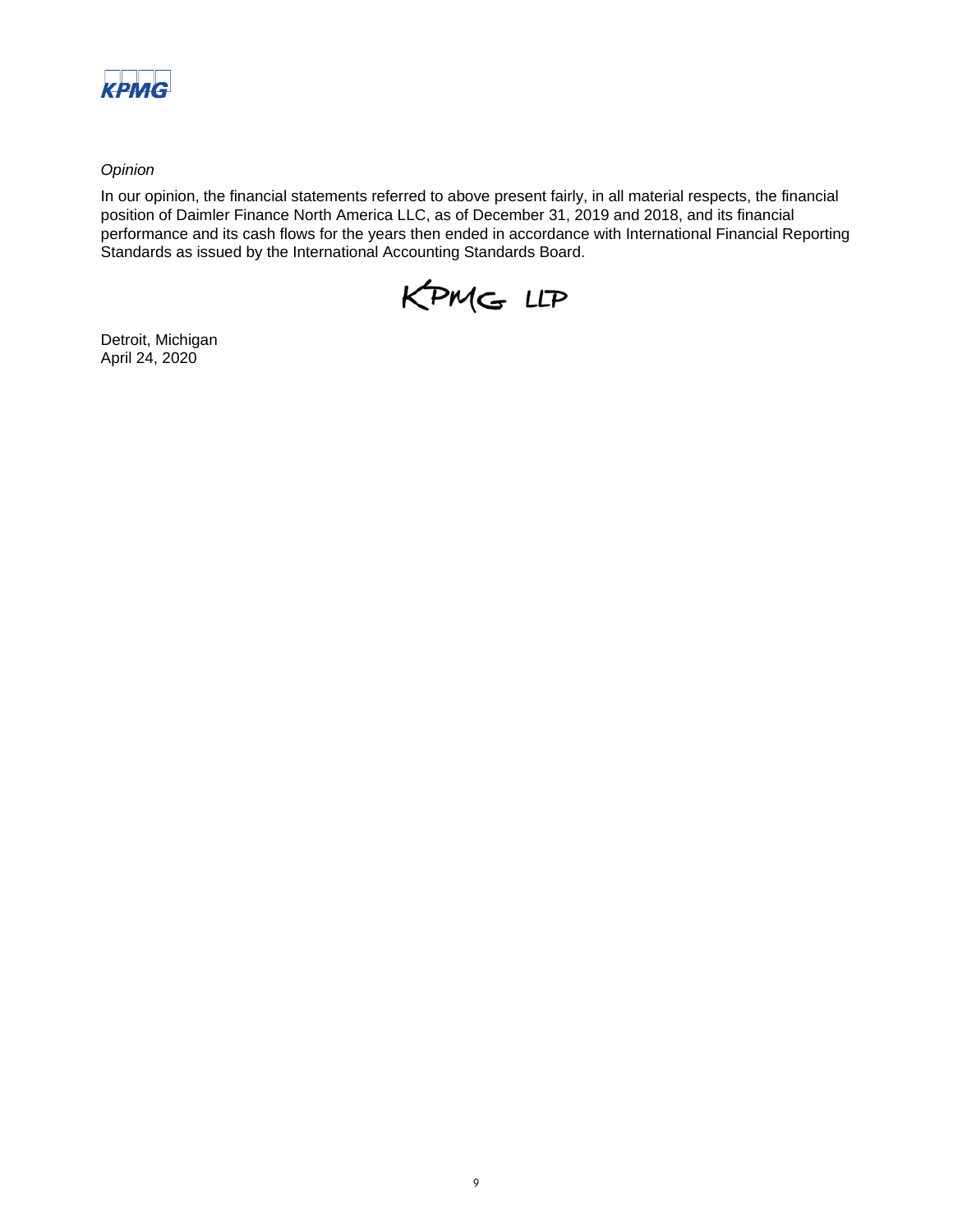|                                    |             | Year ended December 31, |            |  |
|------------------------------------|-------------|-------------------------|------------|--|
|                                    | <b>Note</b> | 2019                    | 2018       |  |
| Interest income - related parties  |             | 1,059,933               | 879,213    |  |
| Interest expense – third parties   |             | (1,059,933)             | (879, 213) |  |
| Guarantee fees - DAG               | 4           | (41, 528)               | (36,890)   |  |
| Net interest expense               |             | (41, 528)               | (36, 890)  |  |
|                                    |             |                         |            |  |
| Other financial income             | 5           | 7                       |            |  |
| Administrative expenses            | 4           | (3,898)                 | (4, 142)   |  |
| Reimbursement of expenses from DNA | 4           | 45,419                  | 41,032     |  |
| <b>Net income</b>                  |             |                         |            |  |
| Other comprehensive income         |             |                         |            |  |
| Total comprehensive income         |             |                         |            |  |

# <span id="page-9-0"></span>Statement of Comprehensive Income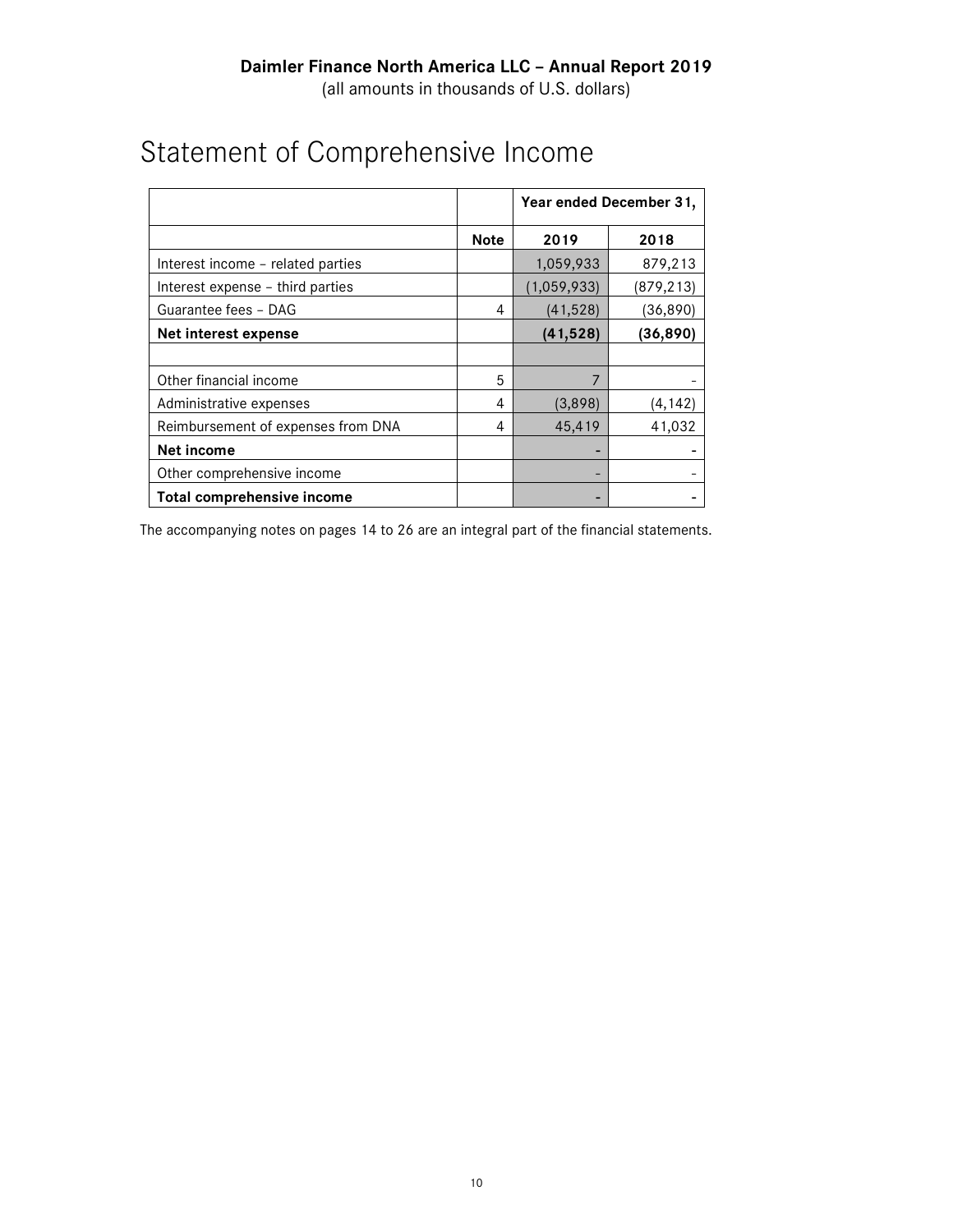<span id="page-10-0"></span>

|                                      |             | December 31, |            |  |
|--------------------------------------|-------------|--------------|------------|--|
|                                      | <b>Note</b> | 2019         | 2018       |  |
| <b>Assets</b>                        |             |              |            |  |
| Receivables from related parties     | 4           | 24,826,523   | 25,374,064 |  |
| <b>Total non-current assets</b>      |             | 24,826,523   | 25,374,064 |  |
| Receivables from related parties     | 4           | 8,569,666    | 5,018,618  |  |
| Accrued interest income from DNA     | 4           | 299,106      | 275,699    |  |
| <b>Total current assets</b>          |             | 8,868,772    | 5,294,317  |  |
| <b>Total assets</b>                  |             | 33,695,295   | 30,668,381 |  |
|                                      |             |              |            |  |
| <b>Equity and liabilities</b>        |             |              |            |  |
| <b>Total equity</b>                  |             |              |            |  |
| Notes and bonds payable              | 7           | 24,826,523   | 25,374,064 |  |
| <b>Total non-current liabilities</b> |             | 24,826,523   | 25,374,064 |  |
| Payables to related parties          | 4           | 24,307       | 23,498     |  |
| Other provisions                     |             | 6            |            |  |
| Notes and bonds payable              | 7           | 7,547,407    | 4,496,601  |  |
| Commercial paper                     | 7           | 997,946      | 498,519    |  |
| Accrued interest expense             | 7           | 299,106      | 275,699    |  |
| <b>Total current liabilities</b>     |             | 8,868,772    | 5,294,317  |  |
| <b>Total liabilities</b>             |             | 33,695,295   | 30,668,381 |  |
| <b>Total equity and liabilities</b>  |             | 33,695,295   | 30,668,381 |  |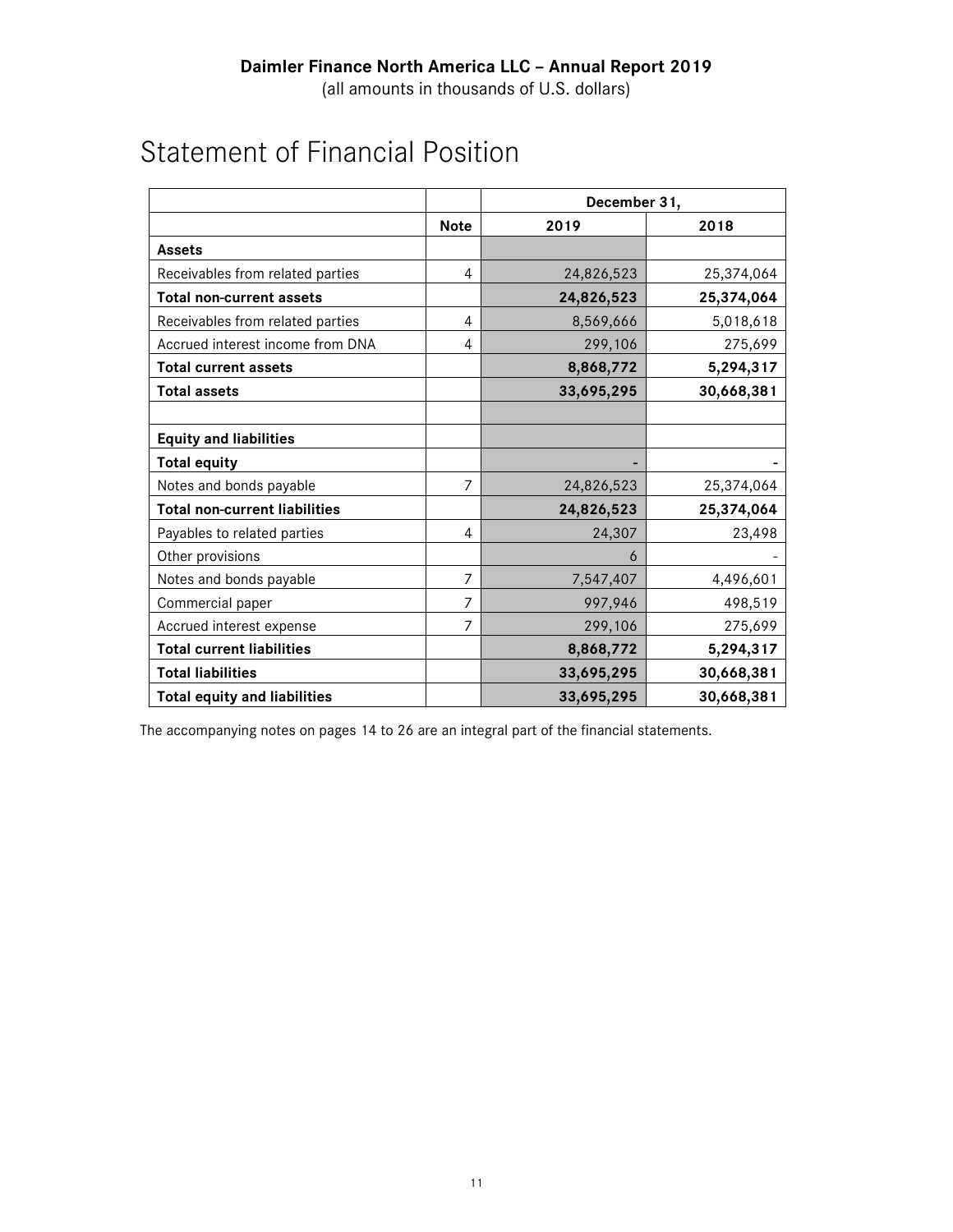# <span id="page-11-0"></span>Statement of Changes in Equity

|                                                            | Member's<br>Investment | Retained<br><b>Earnings</b> | <b>Other</b><br><b>Reserves</b> | Total<br>Equity |
|------------------------------------------------------------|------------------------|-----------------------------|---------------------------------|-----------------|
| Balance at January 1, 2018                                 |                        |                             |                                 |                 |
| Net income                                                 |                        |                             |                                 |                 |
| Total comprehensive income                                 |                        |                             |                                 |                 |
| Transactions with members<br>directly recognized in equity |                        |                             |                                 |                 |
| Balance at December 31, 2018                               |                        |                             |                                 |                 |
| Net income                                                 |                        |                             |                                 |                 |
| <b>Total comprehensive income</b>                          |                        |                             |                                 |                 |
| Transactions with members<br>directly recognized in equity |                        |                             |                                 |                 |
| Balance at December 31, 2019                               |                        |                             |                                 |                 |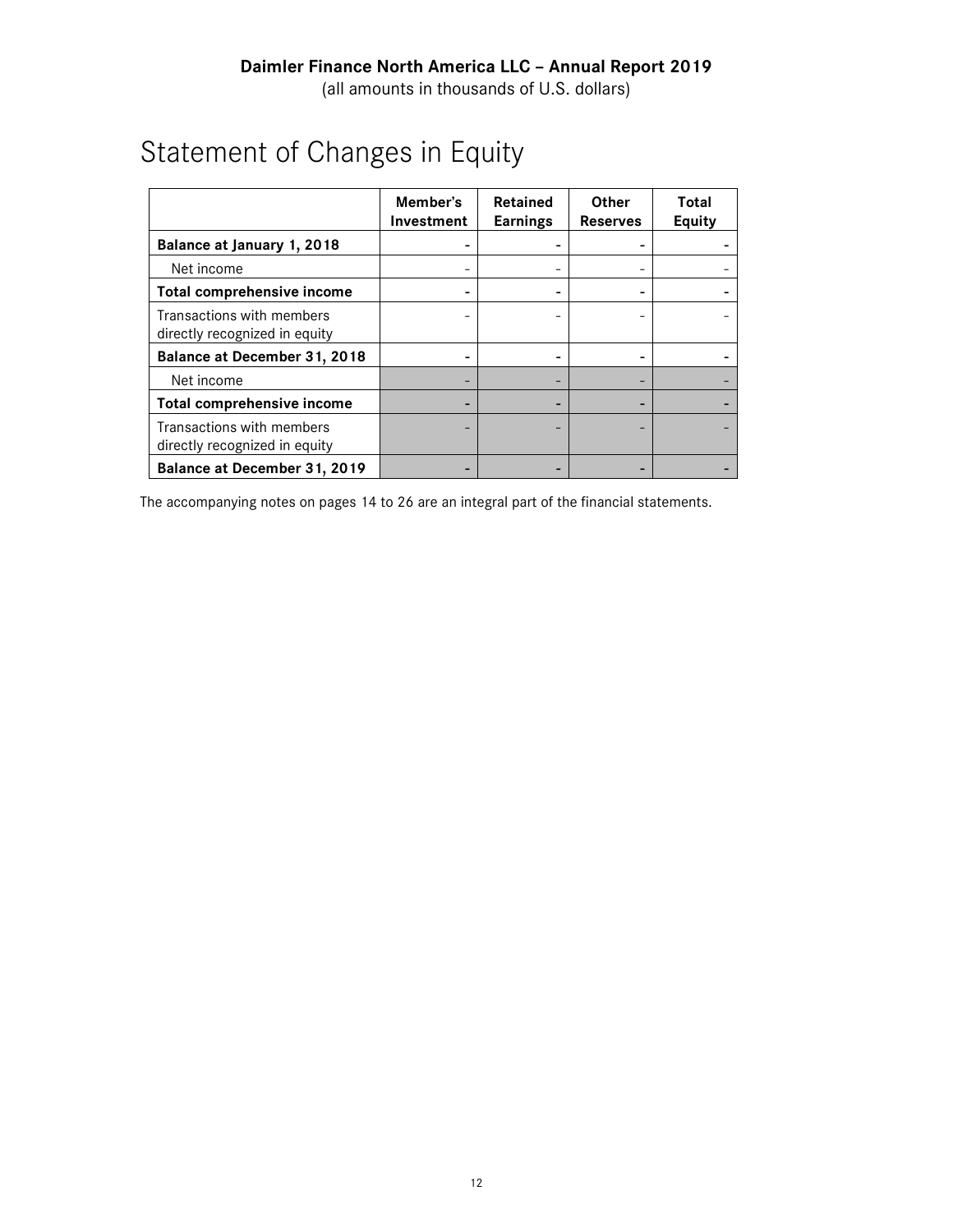# <span id="page-12-0"></span>Statement of Cash Flows

|                                                          |             | Year ended December 31, |               |  |
|----------------------------------------------------------|-------------|-------------------------|---------------|--|
|                                                          | <b>Note</b> | 2019                    | 2018          |  |
| Net income                                               |             |                         |               |  |
| Adjustments for                                          |             |                         |               |  |
| Foreign exchange gains                                   | 5           | (7)                     |               |  |
| Non-cash interest expense                                |             | 24,424                  | 30,463        |  |
| Changes in                                               |             |                         |               |  |
| Receivables from related parties                         | 4           | (3,003,500)             | (2,695,622)   |  |
| Payables to related parties                              | 4           | 809                     | 3,251         |  |
| Other provisions                                         |             | 6                       | (252)         |  |
| Net cash (used for) operating activities                 |             | (2,978,268)             | (2,662,160)   |  |
| Net cash provided by/(used for) investing activities     |             |                         |               |  |
| Issuances of notes and bonds payable                     | 7           | 6,976,200               | 8,719,279     |  |
| Issuances of commercial paper                            | 7           | 1,566,079               | 493,881       |  |
| Repayments of notes and bonds payable                    | 7           | (4,500,000)             | (6, 550, 000) |  |
| Repayments of commercial paper                           | 7           | (1,064,011)             | (1,000)       |  |
| Net cash provided by financing activities                |             | 2,978,268               | 2,662,160     |  |
| Net increase/(decrease) in cash and cash equivalents     |             |                         |               |  |
| Cash and cash equivalents at the beginning of the period |             |                         |               |  |
| Cash and cash equivalents at the end of the period       |             |                         |               |  |
|                                                          |             |                         |               |  |
| Supplemental information: <sup>1</sup>                   |             |                         |               |  |
| Interest paid                                            |             | (1,012,102)             | (819, 095)    |  |
| Interest received                                        |             | 1,012,102               | 819,095       |  |

1 All cash flows from interest are included in cash used in operating activities. The Company does not have any cash flows from income taxes and dividends.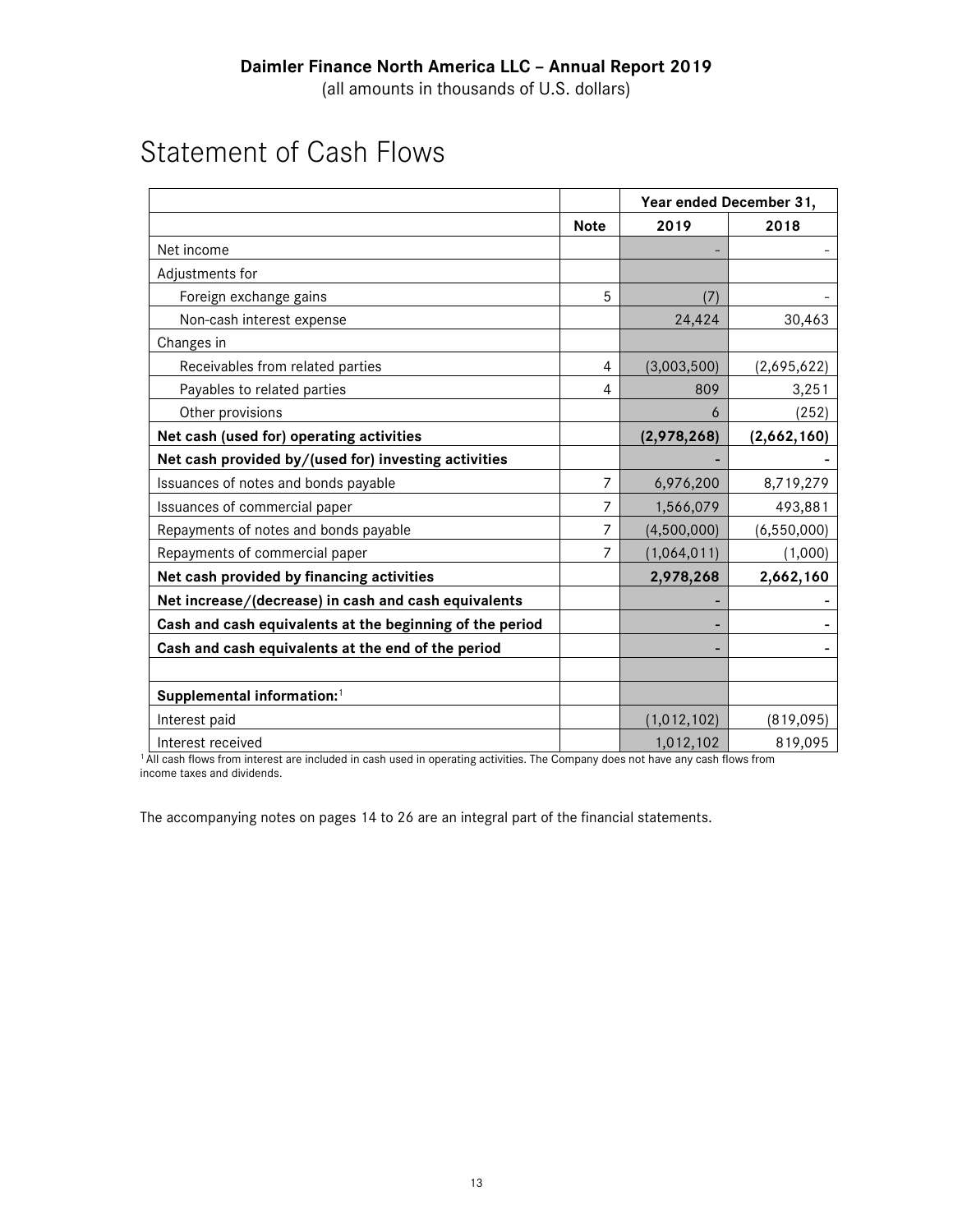# <span id="page-13-0"></span>Notes to the Financial Statements

## <span id="page-13-1"></span>**1. General information**

Daimler Finance North America LLC ("DFNA" or the "Company") is a limited liability company organized under the laws of Delaware. The Company is a wholly-owned subsidiary of Daimler North America Corporation ("DNA"), which is a wholly-owned subsidiary of Daimler International Nederland B.V. ("DIN"), which is in turn a wholly-owned subsidiary of Daimler AG ("DAG"). Its registered office is located at 1209 Orange Street, Wilmington, Delaware 19801, USA.

DFNA accesses US and foreign capital markets to raise funds, which it lends to DNA through a consolidated funding and cash management system.

In the event of non-payment by DFNA, DAG irrevocably and unconditionally guarantees the debt holders the payment of the amounts corresponding to the principal of, and interest on the respective notes and bonds and commercial paper as they become due. DFNA and DNA entered into intercompany loan agreements which are intended to mirror DFNA's external borrowings such that interest expense with third parties is offset by corresponding interest income from DNA. DFNA has one reportable segment.

The Company's ultimate parent DAG produces consolidated financial statements that are available for public use.

On April 24, 2020, the Board of Directors of DFNA authorized the financial statements for issue.

### <span id="page-13-2"></span>**2. Basis of preparation**

#### **(a) Applied IFRS**

The financial statements have been prepared in accordance with International Financial Reporting Standards (IFRS) as issued by the International Accounting Standards Board (IASB).

#### **(b) IFRS issued and not initially adopted in the reporting period**

A number of new standards are effective for annual periods beginning after January 1, 2019, and earlier application is permitted; however the Company has not early adopted the new or amended standards in preparing these financial statements. No such amended standards or interpretations are expected to have a significant impact on the Company's financial statements.

The following amended standards and interpretations are not expected to have a significant impact on DFNA's financial statements:

- Amendments to References to Conceptual Framework in IFRS Standards.
- Definition of Material (Amendments to IAS 1 and IAS 8).
- Interest Rate Benchmark Reform: Amendments to IFRS 9, IAS 39 and IFRS 7.

#### **(c) Basis of measurement**

The financial statements have been prepared on the historical cost basis.

#### **(d) Functional and presentation currency**

These financial statements are presented in U.S. dollars ("\$"), which is the Company's functional currency. The Company reports the financial information in thousands of U.S. dollars, except where indicated otherwise.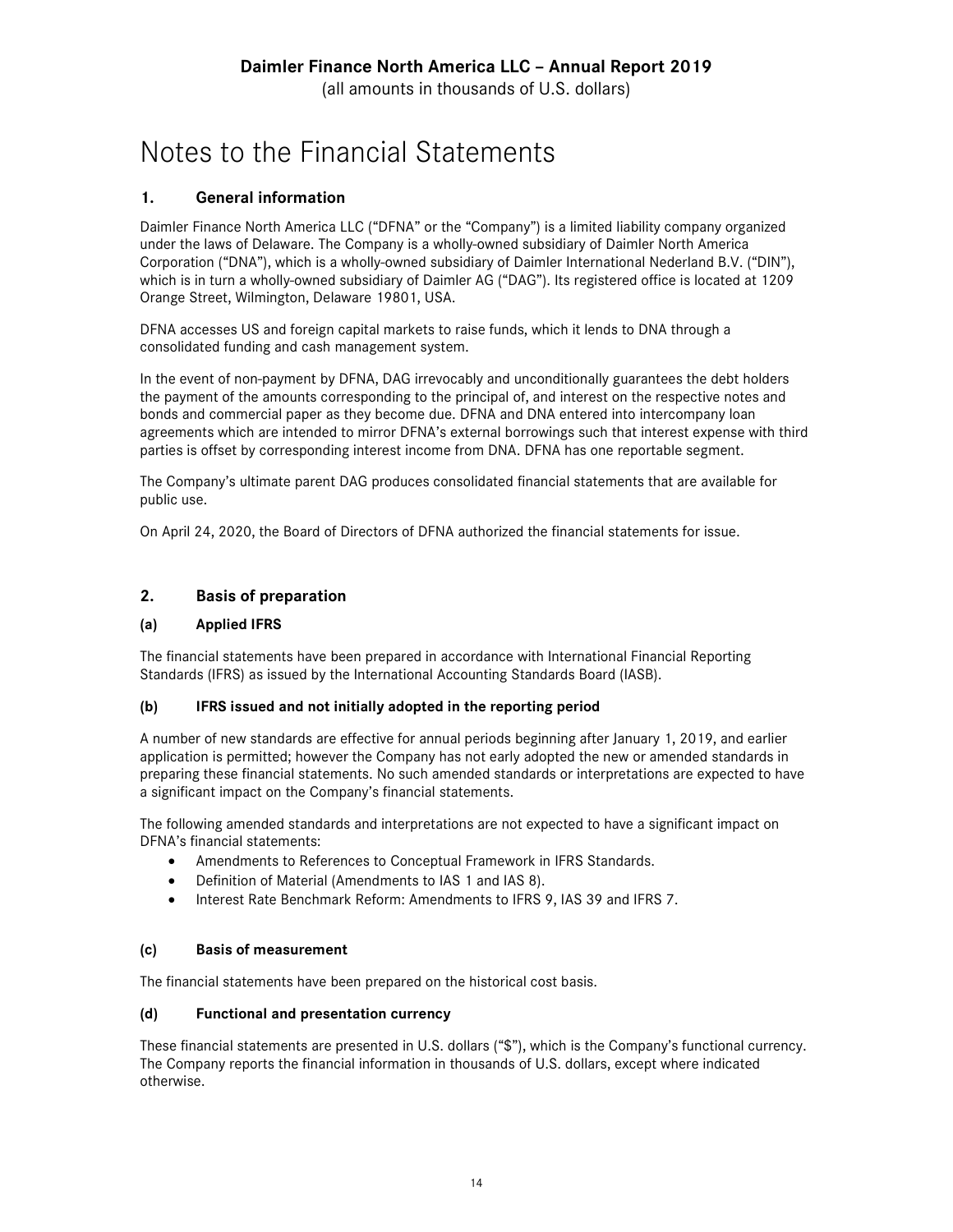(all amounts in thousands of U.S. dollars)

#### **(e) Presentation in the statement of financial position**

Presentation in the statement of financial position differentiates between current and non-current assets and liabilities. Assets and liabilities are classified as current if they mature within one year.

#### **(f) Accounting estimates and management judgements**

The preparation of financial statements requires management to make estimates and judgements that affect the application of accounting policies and the reported amounts of assets, liabilities, income and expenses. Actual results may differ from these estimates. Management's most important estimates relate to the fair values of the Company's notes and bonds payable and receivables from DNA. Refer to note 7 for additional information.

Estimates and judgements are reviewed on an ongoing basis. Revisions to accounting estimates are recognized in the period in which the estimate is revised and are applied prospectively.

#### **Management judgements**

#### *Recoverability of receivables from related parties*

At each reporting date, the carrying amounts of receivables from related parties are evaluated to determine whether there is objective significant increase in credit risk since initial recognition. Through December 31, 2019, the credit risk on receivables from related parties has not increased significantly since initial recognition. Therefore, the loss allowance for receivables from related parties would be measured at an amount equal to 12-month expected credit losses. Receivables from related parties are considered to have a low risk of default. Management considers the 12-month expected credit losses for receivables from related parties as immaterial.

#### **Estimates**

Significant areas of estimation uncertainty in applying accounting policies that have the most significant effect on the amounts disclosed in the financial statements relate to the fair value measurements for the Company's financial instruments.

#### *Fair value of financial instruments*

The Company measures fair values of its financial instruments using the following hierarchy of methods:

- Quoted market prices in an active market for an identical instrument.
- Valuation techniques based on observable inputs. This category includes instruments valued using quoted market prices in active markets for similar instruments; quoted prices for similar instruments in markets that are considered less than active; or other valuation techniques where all significant inputs are directly or indirectly observable from market data.

Fair values of financial assets and financial liabilities that are traded in active markets are based on quoted market prices. For all other financial instruments the Company determines fair values using valuation techniques. In particular, the Company uses widely recognized valuation models for determining the fair value of common and simpler financial instruments, like interest rate and currency swaps that use only observable market data and require little management judgment. Observable prices and model inputs are usually available in the market for listed debt securities, exchange traded derivatives and simple over the counter derivatives like interest rate swaps. Availability of observable market prices and model inputs reduces the need for management judgment and estimation and also reduces the uncertainty associated with determination of fair values. Availability of observable market prices and inputs varies depending on the products and markets and is prone to changes based on specific events and general conditions in the financial markets.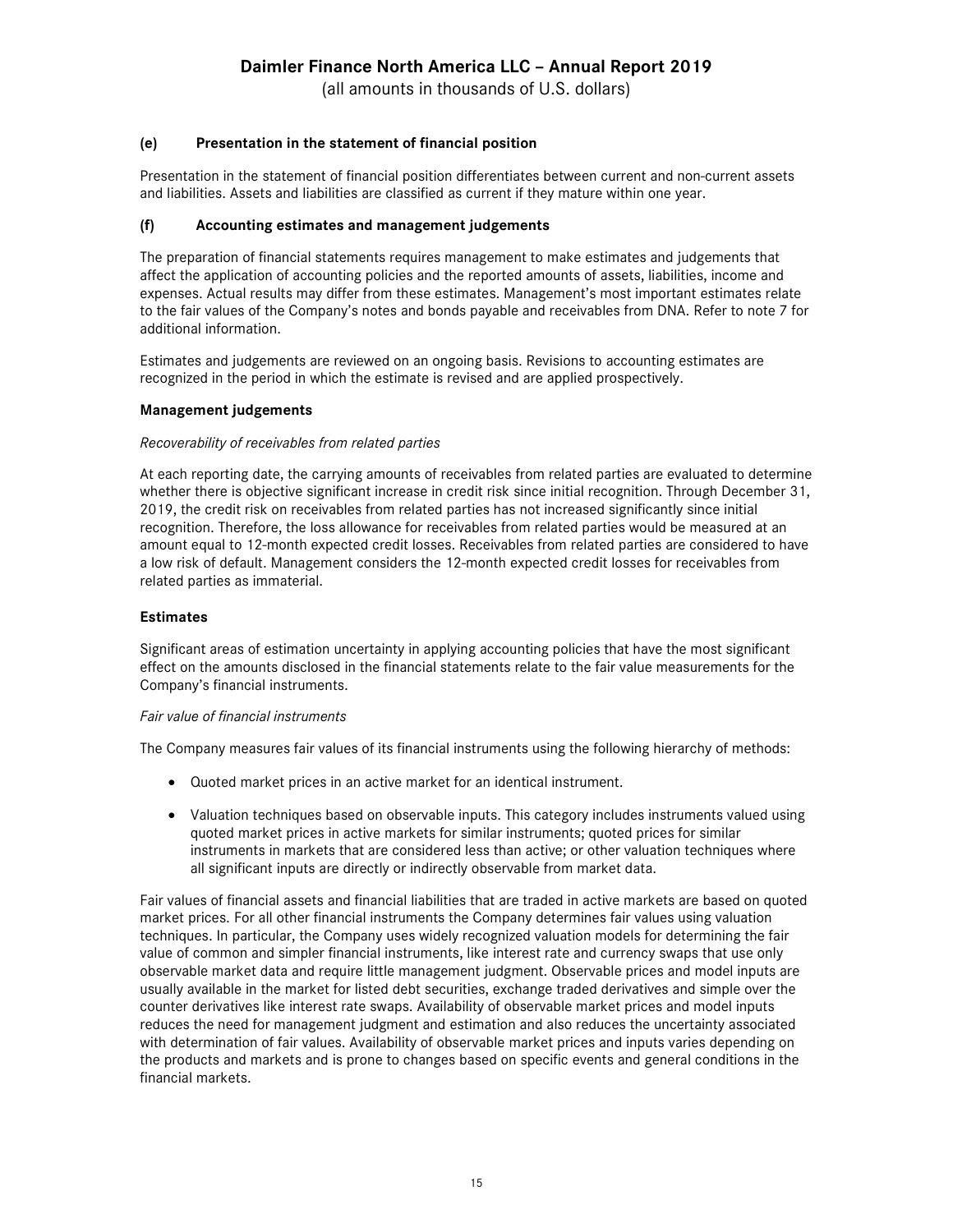(all amounts in thousands of U.S. dollars)

### <span id="page-15-0"></span>**3. Summary of significant accounting policies**

#### **(a) Interest income and expense**

Interest income and expense are recognized in the statement of comprehensive income using the effective interest method. The effective interest rate is the rate that exactly discounts the estimated future cash payments or receipts through the expected life of the financial asset or liability (or, where appropriate, a shorter period) to the carrying amount of the financial asset or liability. When calculating the effective interest rate, the Company estimates future cash flows considering all contractual terms of the financial instrument, except future credit losses.

The calculation of the effective interest rate includes all fees paid or received that are an integral part of the effective interest rate. Transaction costs include incremental costs that are directly attributable to the acquisition or issue of a financial asset or liability.

#### **(b) Income taxes**

The Company is a single member limited liability company. As such, the Company is not a taxable entity for federal and state income tax purposes. Rather, taxable income or loss is included in its member's federal and state income tax returns and any resulting income taxes are paid by the member.

#### **(c) Transactions with related parties**

DFNA is wholly owned by DNA and indirectly by DAG. Transactions with related parties in the normal course of business are recorded at the agreed upon exchange amount. Financial receivables and payables with related parties are entered into at prevailing market terms at the time of the transaction.

#### **(d) Financial assets**

Financial assets consist primarily of receivables from DNA, which arise from intercompany loans. The classification of financial instruments is based on the business model in which these instruments are held and on their contractual cash flows.

Financial assets that give rise to cash flows consisting only of payments of principal and interest are classified in accordance with DFNA's business model for holding these instruments. These business models are managed principally based on interest-rate structure and credit risk.

For the purposes of this assessment, "principal" is defined as the fair value of the financial assets on initial recognition. "Interest" is defined as consideration for the time value of money and for the credit risk associated with the principal amount outstanding during a particular period of time. In assessing whether the contractual cash flows are solely payments of principal and interest, DFNA considers the contractual terms of the instrument. This includes assessing whether the financial asset contains a contractual term that could change the timing or amount of contractual cash flows such that it would not meet this condition.

In making this assessment, DFNA considers:

- contingent events that would change the amount or timing of cash flows
- terms that may adjust the contractual coupon rate, including variable-rate features
- prepayment and extension features
- terms that limit DFNA's claim to cash flows of specified assets (e.g. non-recourse features)

The determination of the business model is made at the portfolio level and is based on management's intention and past transaction patterns. Assessments of the contractual cash flows are made on an instrument by instrument basis.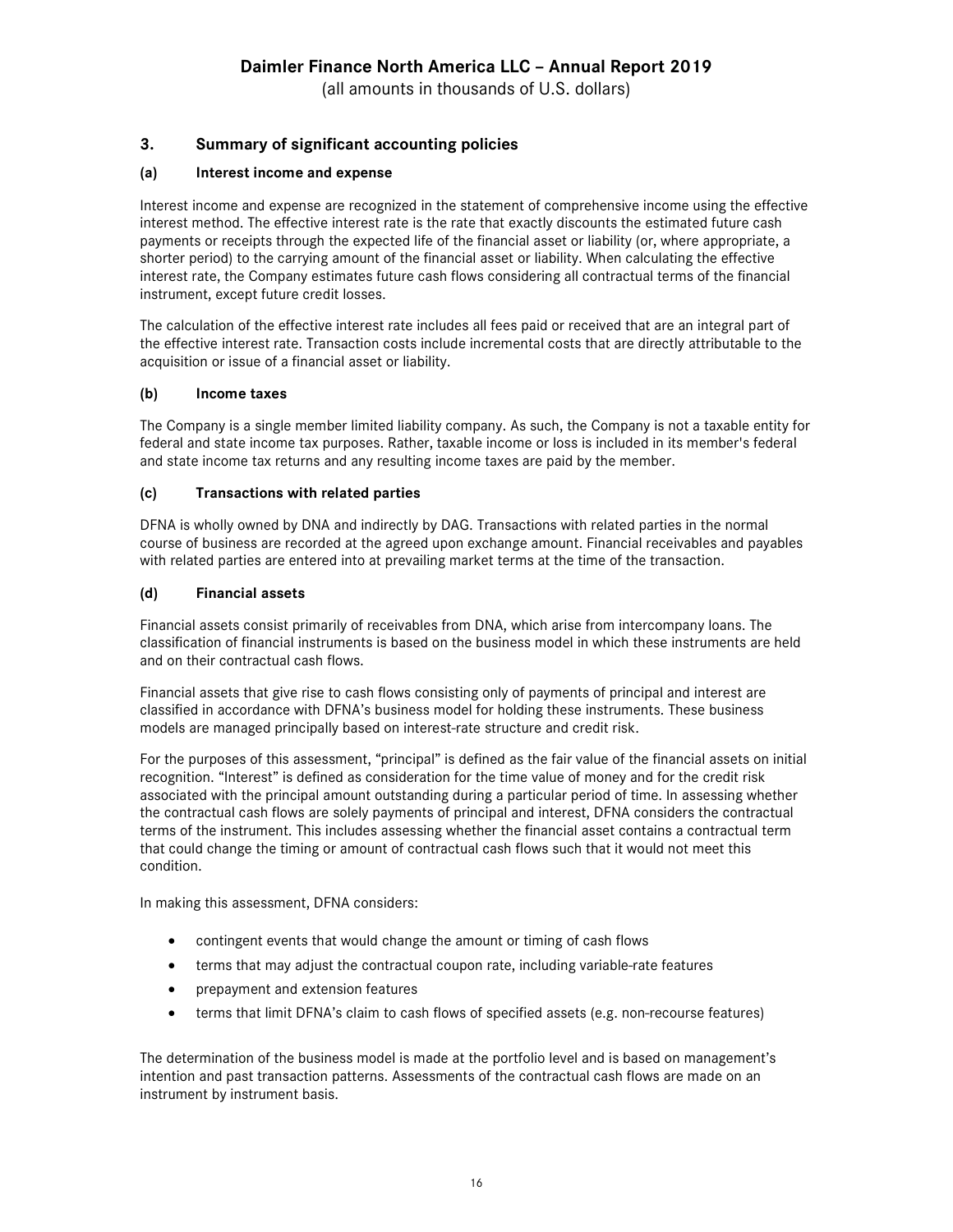(all amounts in thousands of U.S. dollars)

#### *Financial assets at amortized cost*

Financial assets at amortized cost are non-derivative financial assets with contractual cash flows that consist solely of payments of principal and interest on the nominal amount outstanding and which are held with the aim of collecting the contractual cash flows (business model "hold to collect").

After initial recognition, financial assets at amortized cost are subsequently carried at amortized cost using the effective interest method less any loss allowances. Gains and losses are recognized in profit or loss when the financial assets at amortized cost are impaired or derecognized. Interest effects on the application of the effective interest method are also recognized in profit or loss.

#### **Impairment of financial assets**

DFNA recognizes loss allowances for expected credit losses for financial assets other than those to be measured at fair value through profit or loss. The loss allowances for financial assets that are determined to have low credit risk at the reporting date or for which credit risk has not increased significantly since recognition (including receivable from related parties) are measured at 12-month expected credit losses.

When determining if the credit risk of a financial asset has increased significantly DFNA considers reasonable and supportable information that is relevant and available without undue cost or effort, including quantitative and qualitative information based on historical experience and forward-looking information.

DFNA assumes that the credit risk on a financial asset has increased significantly if it is more than 30 days past due.

#### *Measurement of expected credit losses*

Expected credit losses are measured as the probability-weighted present value of all cash shortfalls over the expected life of each financial asset. 12-months expected credit losses are a portion of expected credit losses that result from default events that are possible within the next 12 months after the reporting date. Expected credit losses are discounted at the effective interest rate of the financial asset.

A financial instrument is written off when there is no reasonable expectation of recovering it in its entirety or a portion thereof, for example at the end of insolvency proceedings or after a court decision of uncollectibility.

#### **(e) Financial liabilities**

Financial liabilities include notes and bonds payable, commercial paper, payables to related parties, and accrued interest. New notes and bonds and commercial paper issuances are recognized at fair value based on quoted prices on the day of issuance minus transaction costs, if any. After initial recognition at fair value minus transaction costs, they are subsequently measured at amortized cost using the effective interest method.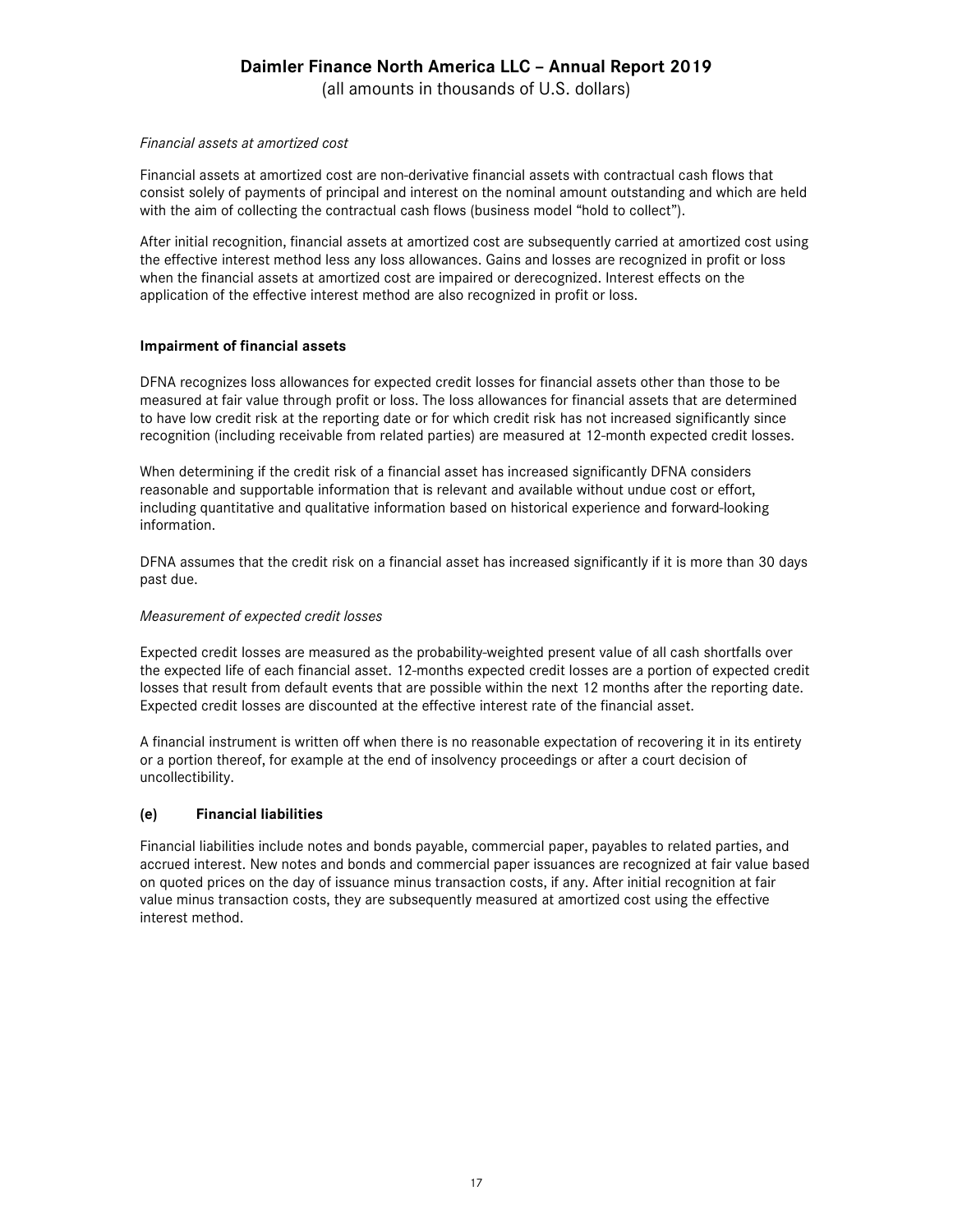(all amounts in thousands of U.S. dollars)

#### <span id="page-17-0"></span>**4. Transactions with related parties**

The following table sets forth amounts receivable from related parties:

|                                                      | December 31, |            |
|------------------------------------------------------|--------------|------------|
|                                                      | 2019         | 2018       |
| Daimler North America Corporation                    | 33,393,956   | 30,388,468 |
| Daimler North America Corporation - accrued interest | 299,106      | 275,699    |
| Daimler North America Finance Corporation (DNAF)     | 2,226        | 4,214      |
| Daimler Canada Finance Inc. (DCFI)                   |              |            |
| Total                                                | 33,695,295   | 30,668,381 |

The receivables bear interest at fixed and variable rates ranging from 1.74% to 8.5%, with a weighted average interest rate of 1.10%. Variable rates are re-priced on a 3 month basis. Interest income is recorded using the effective interest method. The Company recorded interest income from DNA of \$1,059,827 in 2019 and \$879,101 in 2018. The Company holds cash receivables with DNAF, the US In-House Bank, and recorded interest income of \$106 in 2019 and \$112 in 2018.

As of December 31, 2019, aggregate annual maturities of receivables from related parties were as follows:

| Year        | Amount     |
|-------------|------------|
| 2020        | 8,868,772  |
| 2021        | 10,285,985 |
| 2022        | 5,739,817  |
| $\geq$ 2023 | 8,800,721  |
| Total       | 33,695,295 |

As of December 31, 2018, aggregate annual maturities of receivables from related parties were as follows:

| Year        | Amount     |
|-------------|------------|
| 2019        | 5,294,317  |
| 2020        | 7,540,293  |
| 2021        | 10,277,049 |
| $\geq 2022$ | 7,556,722  |
| Total       | 30,668,381 |

The following table sets forth amounts payable to related parties which result from guarantee fees:

|            | December 31, |        |
|------------|--------------|--------|
|            | 2019         | 2018   |
| Daimler AG | 24,307       | 23,498 |
| Total      | 24,307       | 23,498 |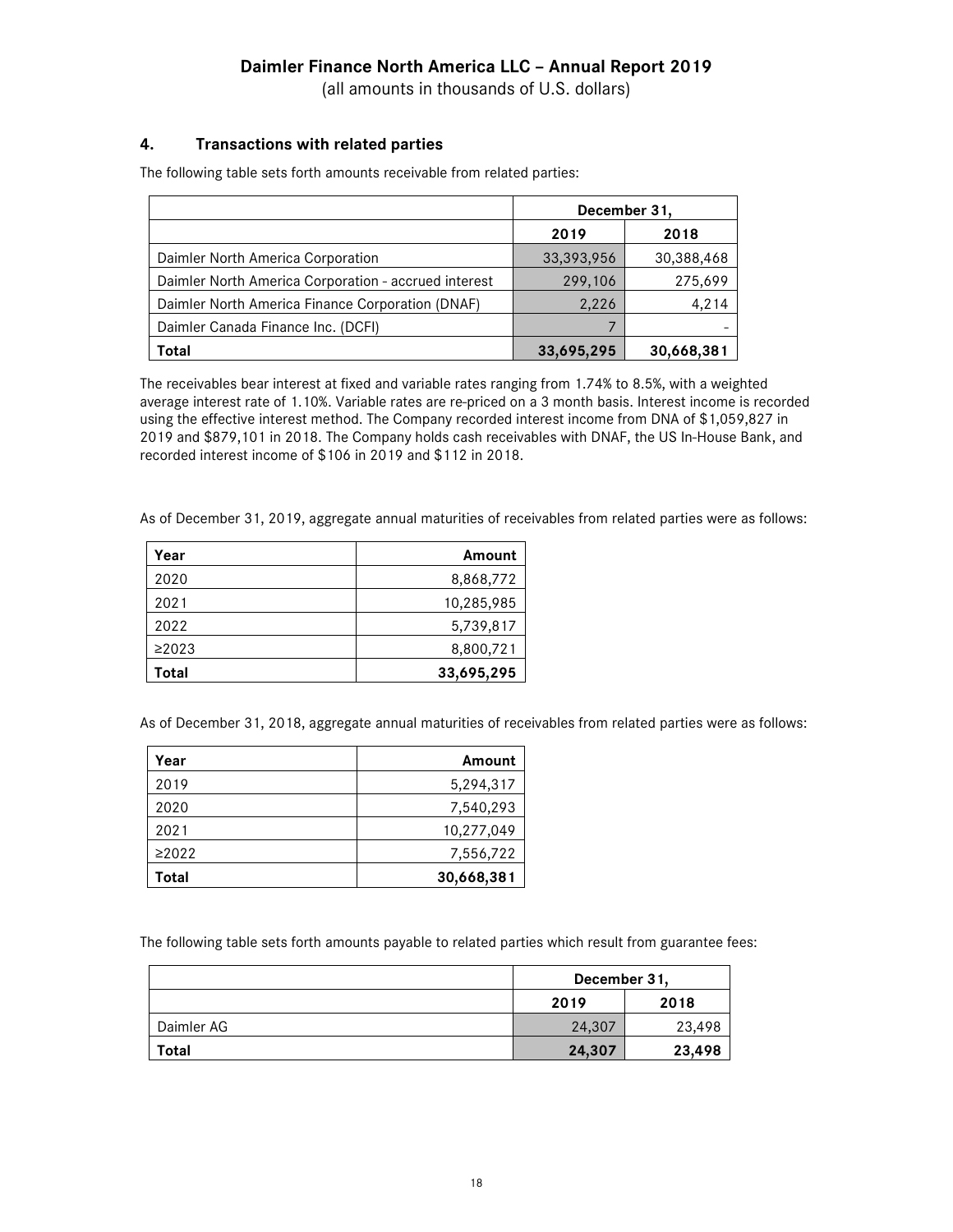(all amounts in thousands of U.S. dollars)

DFNA is charged fees for the full and unconditional guarantees on its outstanding notes and bonds and commercial paper programs by DAG. These fees are calculated as a set percentage of the outstanding notes and bonds and commercial paper at the end of each month at any given year. These guarantee fees were \$41,528 and \$36,890 for the years ended December 31, 2019 and 2018, respectively.

DFNA is charged for administrative overhead expenses by DNA. These expenses were \$2,537 and \$2,683 for the years ended December 31, 2019 and 2018, respectively, and are included in administrative expenses of \$3,898 and \$4,142 for the years ended December 31, 2019 and 2018 in the Statement of Comprehensive Income.

DFNA and DNA are also parties to agreements pursuant to which DNA reimburses DFNA for any and all expenses incurred in connection with the administration of DFNA's notes and bonds and commercial paper programs. These reimbursements are recognized in income - Reimbursement of expenses from DNA.

The receivable for reimbursement of expenses from DNA amounted to \$22,087 as of December 31, 2019 and \$19,285 as of December 31, 2018.

There are no related party transactions with key management personnel as defined in IAS 24.

#### <span id="page-18-0"></span>**5. Other financial income**

Other financial income includes foreign exchange from intercompany cash balances and invoices in EUR:

|                                                 | 2019 | 2018 |
|-------------------------------------------------|------|------|
| Result of foreign exchange transactions - gains |      |      |
| Total                                           |      |      |

#### <span id="page-18-1"></span>**6. Statement of cash flows**

In 2019 the changes in liabilities arising from financing activities were as follows.

| <b>Financing liabilities</b>              | Notes and bonds<br>payable | <b>Commercial</b><br>Paper | Total       |
|-------------------------------------------|----------------------------|----------------------------|-------------|
| Balance at January 1, 2019 <sup>1</sup>   | 30,146,364                 | 498,519                    | 30,644,883  |
| Proceeds from Issuance                    | 6,976,200                  | 1,566,079                  | 8,542,279   |
| Repayments                                | (4,500,000)                | (1,064,011)                | (5,564,011) |
| Total changes from financing cash flows   | 2,476,200                  | 502,068                    | 2,978,268   |
| Interest expense                          | 1,043,976                  | 15,957                     | 1,059,933   |
| Interest paid                             | (993, 504)                 | (18, 598)                  | (1,012,102) |
| Total liability-related other changes     | 50,472                     | (2,641)                    | 47,831      |
| Balance at December 31, 2019 <sup>2</sup> | 32,673,036                 | 997,946                    | 33,670,982  |

<sup>1</sup> Notes and bonds payable balance at January 1, 2019 includes accrued interest in the amount of \$275,699. <sup>2</sup> Notes and bonds payable balance at December 31, 2019 includes accrued interest in the amount of \$299,106.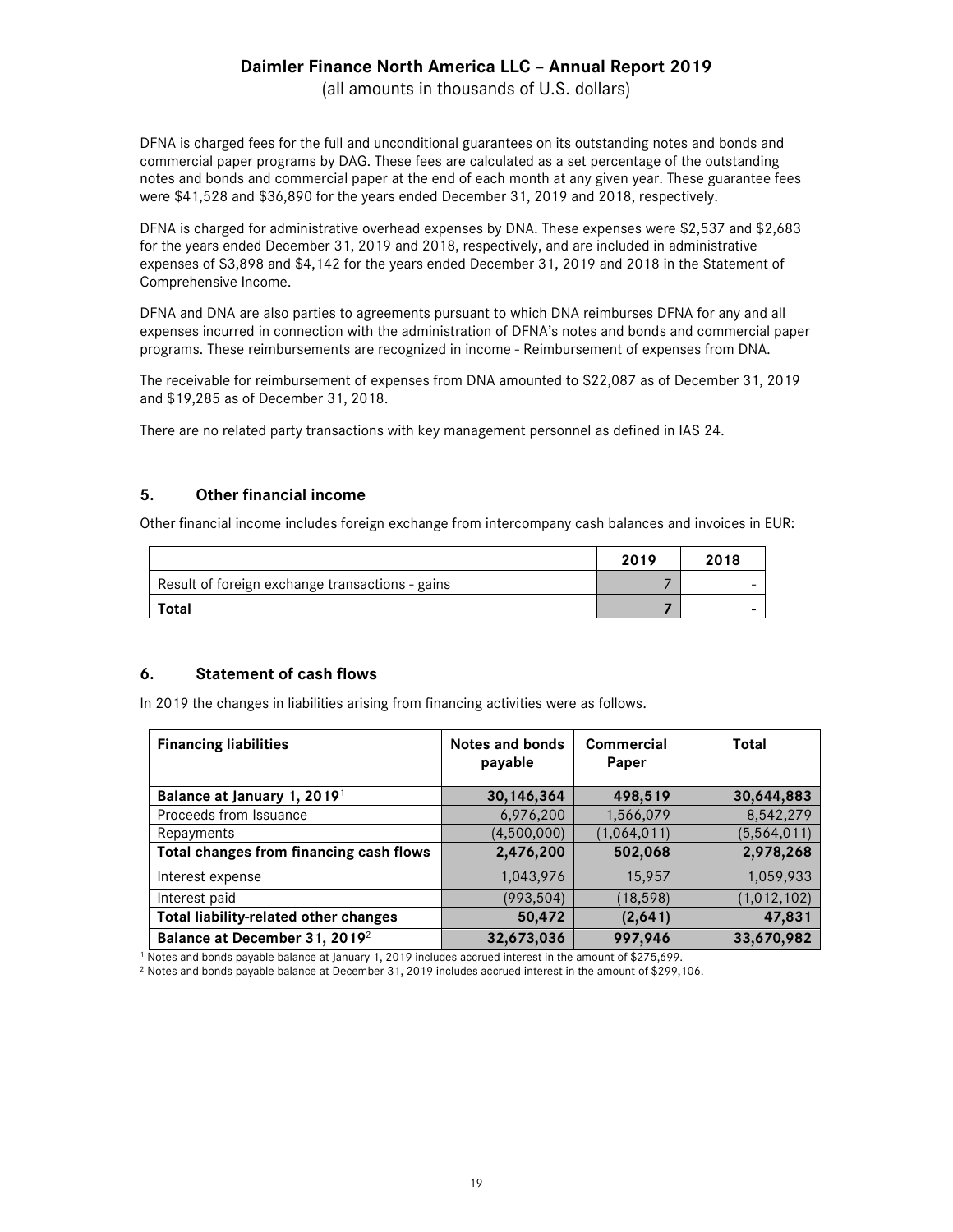(all amounts in thousands of U.S. dollars)

| <b>Financing liabilities</b>              | <b>Notes and bonds</b><br>payable | Commercial<br>Paper | Total         |
|-------------------------------------------|-----------------------------------|---------------------|---------------|
| Balance at January 1, 2018 <sup>1</sup>   | 27,922,605                        |                     | 27,922,605    |
| Proceeds from Issuance                    | 8,719,279                         | 493,881             | 9,213,160     |
| Repayments                                | (6, 550, 000)                     | (1,000)             | (6, 551, 000) |
| Total changes from financing cash flows   | 2,169,279                         | 492,881             | 2,662,160     |
| Interest expense                          | 873,575                           | 5,638               | 879,213       |
| Interest paid                             | (819, 095)                        |                     | (819,095)     |
| Total liability-related other changes     | 54,480                            | 5,638               | 60,118        |
| Balance at December 31, 2018 <sup>2</sup> | 30, 146, 364                      | 498,519             | 30,644,883    |

In 2018 the changes in liabilities arising from financing activities were as follows.

<sup>1</sup> Notes and bonds payable balance at January 1, 2018 includes accrued interest in the amount of \$246,044. <sup>2</sup> Notes and bonds payable balance at December 31, 2018 includes accrued interest in the amount of \$275,699.

#### <span id="page-19-0"></span>**7. Financial instruments**

#### **(a) Carrying amounts and fair values of financial instruments**

The following table shows the carrying amounts and fair values of the Company's financial instruments. The fair value of a financial instrument is the price that would be received to sell an asset or paid to transfer a liability in an orderly transaction between market participants at the measurement date. Given the varying influencing factors, the reported fair values can only be viewed as indicators of the prices that may actually be achieved on the market. The fair values of financial instruments were calculated on the basis of market information available on the balance sheet date.

|                                                                 | December 31, 2019         |                   | December 31, 2018  |                   |  |
|-----------------------------------------------------------------|---------------------------|-------------------|--------------------|-------------------|--|
|                                                                 | <b>Carrying</b><br>amount | <b>Fair value</b> | Carrying<br>amount | <b>Fair value</b> |  |
| Financial assets at amortized<br>cost                           |                           |                   |                    |                   |  |
| Receivables from related<br>parties                             | 33,396,189                | 34,688,153        | 30,392,682         | 30,494,522        |  |
| Accrued interest income<br>from DNA                             | 299,106                   | 299,106           | 275,699            | 275,699           |  |
| Total financial assets at<br>amortized cost                     | 33,695,295                | 34,987,259        | 30,668,381         | 30,770,221        |  |
| <b>Total financial assets</b>                                   | 33,695,295                | 34,987,259        | 30,668,381         | 30,770,221        |  |
| Financial liabilities carried at<br>amortized cost              |                           |                   |                    |                   |  |
| Notes and bonds payable                                         | 32,373,930                | 33,665,900        | 29,870,665         | 29,972,505        |  |
| Commercial paper                                                | 997,946                   | 997,946           | 498,519            | 498,519           |  |
| Payables to related parties                                     | 24,307                    | 24,307            | 23,498             | 23,498            |  |
| Accrued interest expense                                        | 299,106                   | 299,106           | 275,699            | 275,699           |  |
| <b>Total financial liabilities</b><br>carried at amortized cost | 33,695,289                | 34,987,259        | 30,668,381         | 30,770,221        |  |
| <b>Total financial liabilities</b>                              | 33,695,289                | 34,987,259        | 30,668,381         | 30,770,221        |  |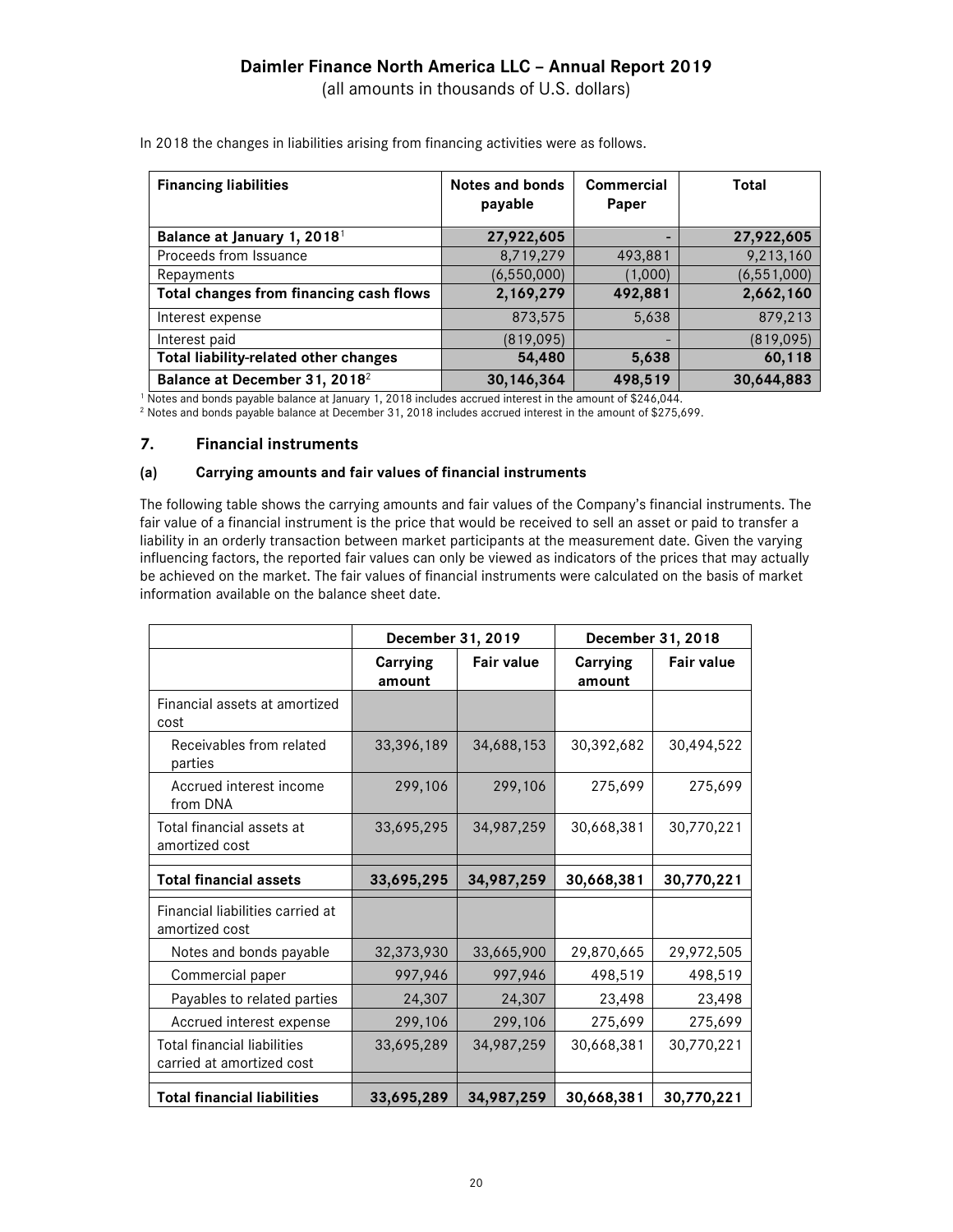(all amounts in thousands of U.S. dollars)

|                                                              | December 31, 2019 (IFRS 9) |                          |            | December 31, 2018 (IFRS 9) |              |                          |                      |            |
|--------------------------------------------------------------|----------------------------|--------------------------|------------|----------------------------|--------------|--------------------------|----------------------|------------|
|                                                              | <b>Total</b>               | Level $11$               | Level $22$ | Level $33$                 | <b>Total</b> | Level $11$               | Level 2 <sup>2</sup> | Level $33$ |
| Financial assets at<br>amortized cost                        | 34,987,259                 | $\overline{\phantom{a}}$ | 34,987,259 | $\overline{\phantom{a}}$   | 30,770,221   | $\overline{\phantom{a}}$ | 30,770,221           |            |
|                                                              |                            |                          |            |                            |              |                          |                      |            |
| <b>Financial liabilities</b><br>carried at<br>amortized cost | 34,987,259                 | 25,593,434               | 9,393,825  | $\overline{\phantom{a}}$   | 30,770,221   | 28,059,728               | 2,710,493            |            |
| thereof notes<br>and bonds                                   | 33,665,900                 | 25,593,434               | 8,072,466  |                            | 29,972,505   | 28,059,728               | 1,912,777            |            |
| thereof other<br>financial<br>liabilities                    | 1,321,359                  | $ \,$                    | 1,321,359  | $\overline{\phantom{0}}$   | 797,716      | $\overline{\phantom{a}}$ | 797,716              |            |

Financial assets and liabilities not measured at fair value are classified into the following fair value hierarchy:

<sup>1</sup> Fair value measurement based on quoted prices (unadjusted) in active markets for identical assets or liabilities.

<sup>2</sup> Fair value measurement based on inputs for the asset or liability that are observable on active markets either directly (i.e. as prices) or indirectly (i.e. derived from prices).

<sup>3</sup> Fair value measurement based on inputs for the asset or liability that are not observable market data.

The fair values of financial instruments were calculated on the basis of market information available at the reporting date using the methods and assumptions presented below. Due to the short nature of accrued interest income, accrued interest expense, and payables to related parties, management assumes that their fair values are equal to the carrying amounts.

#### **Receivables from related parties**

DFNA holds receivables from DNA within a business model whose objective is to collect contractual cash flows. None of these receivables have been derecognized or are impaired, and the Company does not believe that these receivables are at risk of being impaired. The Company believes that the fair value of the receivables from DNA approximates the fair value of the external notes and bonds payable at December 31, 2019 and 2018, as the terms and interest rates of the receivables from DNA are intended to mirror DFNA's external borrowings such that interest expense and debt maturities with third parties are offset by corresponding interest income and loan maturities from DNA.

#### **Notes and bonds payable**

When available, the Company uses quoted market prices for its issued notes and bonds and classifies such instruments as Level 1 in the fair value hierarchy. If quoted market prices are not available, the fair value of notes and bonds is determined based on internal models calculating present values of the estimated cash flows and using observable inputs such as interest rates for similar types of instruments. Notes and bonds measured using simple proprietary models based on observable inputs are classified as Level 2 in the fair value hierarchy.

#### **Other financial liabilities**

Because of the short maturities of these financial instruments, the carrying amount approximates fair value.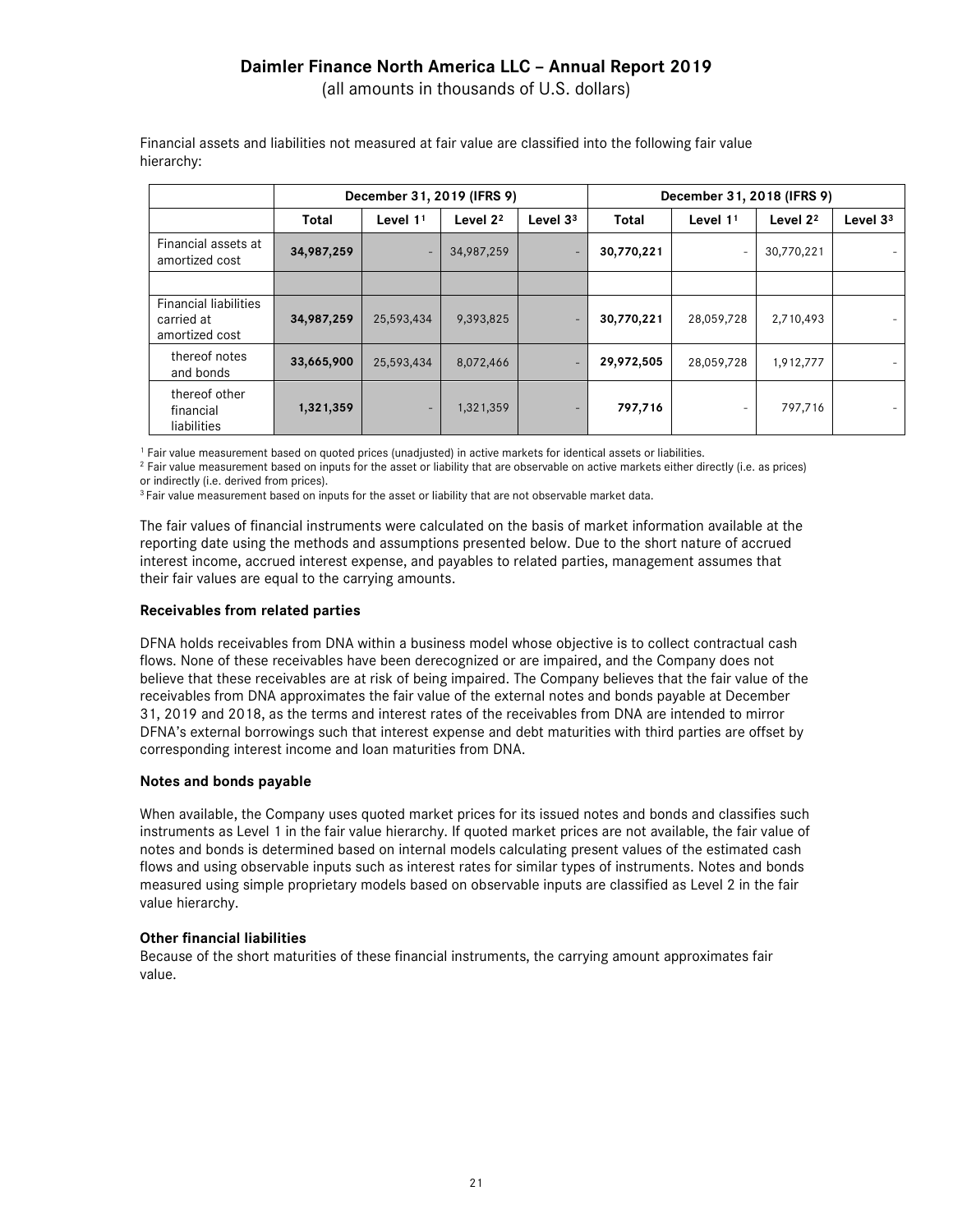(all amounts in thousands of U.S. dollars)

#### **(b) Notes and bonds payable**

DFNA's obligations under the notes and bonds program are fully and unconditionally guaranteed by its ultimate parent company, DAG. Contemporaneously, DFNA and DNA entered into an agreement according to which DNA reimburses DFNA for any and all fees incurred by DFNA in the course of the administration of the program. Terms and conditions of notes and bonds payable outstanding at December 31, 2019 are as followed:

| <b>US-Dollar Notes and Bonds</b> | Currency   | <b>Nominal interest</b><br>rate | Year of<br>maturity | Face value | <b>Carrying amount</b> |
|----------------------------------|------------|---------------------------------|---------------------|------------|------------------------|
| Medium Term Note                 | <b>USD</b> | 2.300%                          | 2020                | 1,000,000  | 999,920                |
| Medium Term Note                 | <b>USD</b> | Libor+0.63%                     | 2020                | 400,000    | 399,996                |
| Medium Term Note                 | <b>USD</b> | 2.250%                          | 2020                | 1,250,000  | 1,249,685              |
| Medium Term Note                 | <b>USD</b> | 2.125%                          | 2020                | 400,000    | 399,793                |
| Medium Term Note                 | <b>USD</b> | 2.125%                          | 2020                | 100,000    | 99.993                 |
| Medium Term Note                 | <b>USD</b> | Libor+0.39%                     | 2020                | 500,000    | 499,872                |
| Medium Term Note                 | <b>USD</b> | 3.100%                          | 2020                | 500,000    | 499,747                |
| Medium Term Note                 | <b>USD</b> | 2.200%                          | 2020                | 750,000    | 749.646                |
| Medium Term Note                 | <b>USD</b> | Libor+0.53%                     | 2020                | 500,000    | 499,885                |
| Medium Term Note                 | <b>USD</b> | 2.450%                          | 2020                | 1.300.000  | 1,299,423              |
| Medium Term Note                 | <b>USD</b> | 2.700%                          | 2020                | 850,000    | 849,449                |
| Medium Term Note                 | <b>USD</b> | 2.300%                          | 2021                | 1,100,000  | 1,098,321              |
| Medium Term Note                 | <b>USD</b> | Libor+0.43%                     | 2021                | 400,000    | 399,724                |
| Medium Term Note                 | <b>USD</b> | 3.000%                          | 2021                | 550,000    | 549,190                |
| Medium Term Note                 | <b>USD</b> | Libor+0.45%                     | 2021                | 400,000    | 399,694                |
| Medium Term Note                 | <b>USD</b> | Libor+0.45%                     | 2021                | 750,000    | 749,427                |
| Medium Term Note                 | <b>USD</b> | 2.875%                          | 2021                | 650,000    | 649,373                |
| Medium Term Note                 | <b>USD</b> | Libor+0.55%                     | 2021                | 700,000    | 699,374                |
| Medium Term Note                 | <b>USD</b> | 3.350%                          | 2021                | 1,000,000  | 998,420                |
| Medium Term Note                 | <b>USD</b> | 2.000%                          | 2021                | 1,250,000  | 1,248,797              |
| Medium Term Note                 | <b>USD</b> | 3.875%                          | 2021                | 750,000    | 747,833                |
| Medium Term Note                 | <b>USD</b> | 2.200%                          | 2021                | 1.000.000  | 998,931                |
| Medium Term Note                 | <b>USD</b> | Libor+0.67%                     | 2021                | 500,000    | 499,384                |
| Medium Term Note                 | <b>USD</b> | 3.750%                          | 2021                | 1,250,000  | 1,247,517              |
| Medium Term Note                 | <b>USD</b> | 2.850%                          | 2022                | 850,000    | 848,638                |
| Medium Term Note                 | <b>USD</b> | 2.850%                          | 2022                | 250,000    | 250,637                |
| Medium Term Note                 | <b>USD</b> | Libor+0.90%                     | 2022                | 1,500,000  | 1,497,452              |
| Medium Term Note                 | <b>USD</b> | 3.400%                          | 2022                | 1,200,000  | 1,196,803              |
| Medium Term Note                 | <b>USD</b> | Libor+0.88%                     | 2022                | 700,000    | 698,999                |
| Medium Term Note                 | <b>USD</b> | 2.550%                          | 2022                | 1,250,000  | 1,247,287              |
| Medium Term Note                 | <b>USD</b> | 3.350%                          | 2023                | 675,000    | 672,982                |
| Medium Term Note                 | <b>USD</b> | Libor+0.84%                     | 2023                | 400,000    | 399,332                |
| Medium Term Note                 | <b>USD</b> | 3.700%                          | 2023                | 600,000    | 598.096                |
| Medium Term Note                 | <b>USD</b> | 3.650%                          | 2024                | 600,000    | 597,443                |
| Medium Term Note                 | <b>USD</b> | 2.700%                          | 2024                | 750,000    | 746,982                |
| Medium Term Note                 | <b>USD</b> | 3.250%                          | 2024                | 500,000    | 496,940                |
| Medium Term Note                 | <b>USD</b> | 3.300%                          | 2025                | 650,000    | 648,030                |
| Medium Term Note                 | USD        | 3.500%                          | 2025                | 500,000    | 497,653                |
| Medium Term Note                 | <b>USD</b> | 3.450%                          | 2027                | 750,000    | 746,042                |
| Medium Term Note                 | <b>USD</b> | 3.750%                          | 2028                | 625,000    | 623,334                |
| Medium Term Note                 | <b>USD</b> | 3.750%                          | 2028                | 300,000    | 294,035                |
| Medium Term Note                 | <b>USD</b> | 4.300%                          | 2029                | 500,000    | 497,400                |
| Medium Term Note                 | <b>USD</b> | 3.100%                          | 2029                | 500,000    | 496,635                |
| Bond                             | <b>USD</b> | 8.500%                          | 2031                | 1,500,000  | 1,485,816              |
| Total                            |            |                                 |                     | 32,450,000 | 32,373,930             |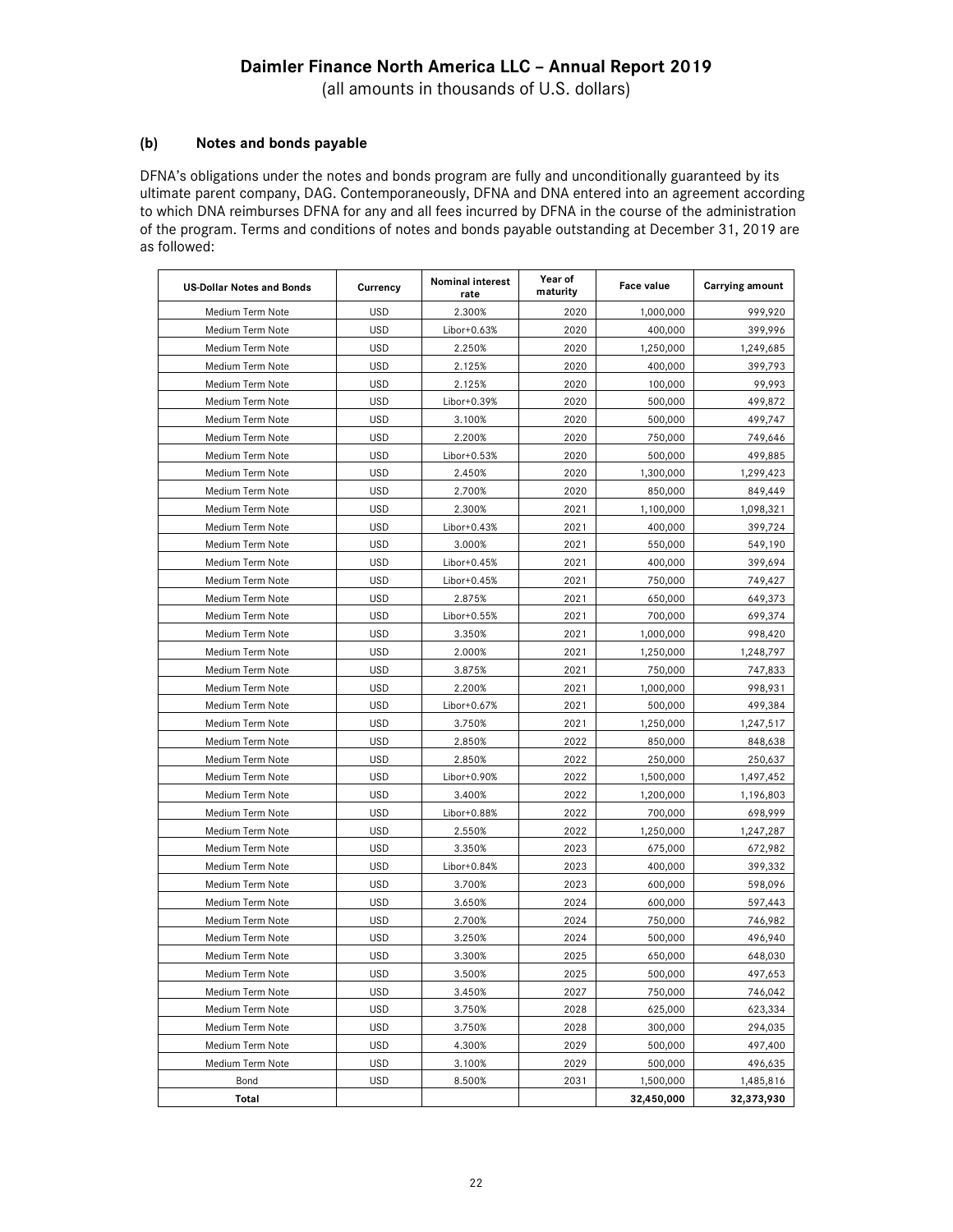(all amounts in thousands of U.S. dollars)

#### **(c) Commercial paper**

In February 2011, DFNA entered into a \$3,000,000 private placement of a commercial paper program. The commercial paper balance was \$997,946 at December 31, 2019 compared to \$498,519 at December 31, 2018. Fixed interest rates ranged from 1.74% to 2.39% and maturity dates ranged from January 7, 2020 to March 31, 2020. DFNA's obligations under the commercial paper program are fully and unconditionally guaranteed by its ultimate parent company, DAG.

#### <span id="page-22-0"></span>**8. Management of financial risks**

#### **(a) Introduction**

The global nature of the Daimler businesses in the US exposes DFNA indirectly to the risks listed below:

- credit risk
- liquidity risk
- finance market risks

However, the resulting effects of these risks on the Company's financial position, cash flows and profitability are all offset by the existing reimbursement agreements between DFNA and DNA as well as the unconditional guarantee issued by DAG for DFNA's outstanding notes and bonds and commercial paper. As a result, the Company is exposed to DNA's, and indirectly to its ultimate parent DAG's, intent and ability to effect the repayment of these receivables and honor the unconditional guarantee.

This note presents information about the Company's exposure to each of the above risks, and the objectives, policies and processes for measuring and managing risk. As part of its policies and processes for managing and measuring, if necessary, these risks, the Company monitors DAG's liquidity position. DAG's financial statements are publicly available.

Debt ratings are an assessment by the rating agencies of the credit risk associated with DAG and are based on information provided by DAG or other sources. Lower ratings generally result in higher borrowing costs and reduced access to capital markets. Standard & Poor's Rating Services ("S&P"), Moody's Investors Service, Inc. ("Moody's"), Fitch Ratings Ltd. ("Fitch"), the European rating agency Scope Ratings AG ("Scope"), and the Canadian agency DBRS ("DBRS") rate DAG's commercial paper (short-term) and senior unsecured long-term debt (long-term).

DAG's ratings as of December 31, 2019 were as follows:

|                 | S&P   | Moody's | <b>Fitch</b> | <b>Scope</b> | <b>DBRS</b> |
|-----------------|-------|---------|--------------|--------------|-------------|
| Short-term debt | $A-2$ | $P-2$   |              | ა-           | $R-1$ (low) |
| Long-term debt  | A-    | $A-3$   | A-           |              |             |

DAG's ratings as of December 31, 2018 were as follows:

|                 | S&P  | Moody's | Fitch | <b>Scope</b> | <b>DBRS</b> |
|-----------------|------|---------|-------|--------------|-------------|
| Short-term debt | A- . | $P-1$   | F2    | S-1          | $R-1$ (low) |
| Long-term debt  |      | A-2     | A-    | Α            |             |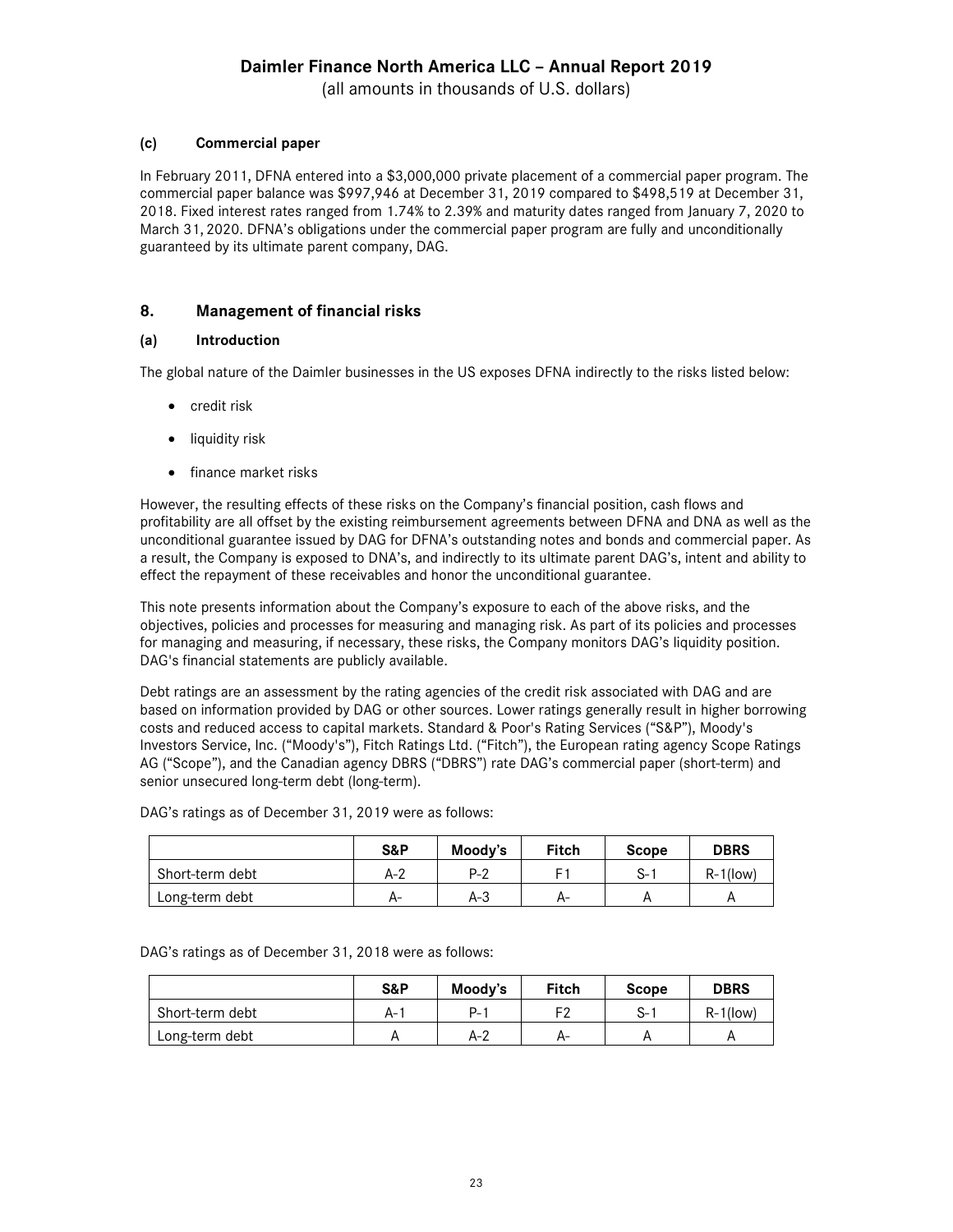(all amounts in thousands of U.S. dollars)

### **(b) General information on financial risks**

DFNA applies the guidelines established by its ultimate parent company, DAG, and when necessary, establishes its own guidelines unique to the transactions of the Company. The guidelines are established for risk controlling procedures and for the use of financial instruments, including a clear segregation of duties with regard to operating financial activities, settlement, accounting and controlling of financial instruments. The guidelines upon which the Company's risk management processes are based are designed to identify and analyze these risks, to set appropriate risk limits and controls and to monitor the risks by means of reliable and up-to-date administrative and information systems. The guidelines and systems are regularly reviewed and adjusted to changes in markets and businesses.

#### **(c) Credit risk**

Credit risk is the risk of economic loss arising from counterparty's failure to repay or service debt in accordance with the contractual terms. Credit risk encompasses both the direct risk of default and the risk of a deterioration of creditworthiness as well as concentration risks.

The Company's assets consist primarily of receivables from DNA. As a result, the Company is exposed to DNA's, and indirectly to its ultimate parent DAG's, intent and ability to effect the repayment of these receivables. The maximum exposure to credit risk at the reporting date from receivables is equal to the carrying amount, which is equal to the total assets of the Company. As part of its policies and processes for managing and measuring, if necessary, the Company's exposure to credit risk, the Company monitors DAG's liquidity position.

#### **(d) Liquidity risk**

Liquidity risk encompasses the risk that the Company will encounter difficulty in meeting obligations associated with its financial liabilities in full when due. DFNA's source of liquidity is its external borrowings. The funds are primarily used to finance working capital and capital expenditure requirements as well as the cash needs of the lease and financing business of the DNA subsidiaries.

Depending on its cash needs and market conditions, DFNA issues bonds and notes and commercial paper in various currencies. Adverse changes in the capital markets could increase DFNA's funding costs and limit the Company's financial flexibility.

Since July 2018, Daimler has a syndicated credit facility with a volume of €11 billion with a consortium of international banks at its disposal. Exercising an optional extension of one year beyond the original term grants additional financial flexibility for Daimler until 2024. The term can be extended for another year until 2025. As of December 31, 2019, the credit line is still not utilized.

On April 1, 2020, Daimler increased its financial flexibility further with a loan facility agreement in the amount of €12 billion. This is in addition to the existing €11 billion revolving credit facility with a term until 2025, including extension options. The additional loan facility can be utilized within a 12-month period with two extension options of six months.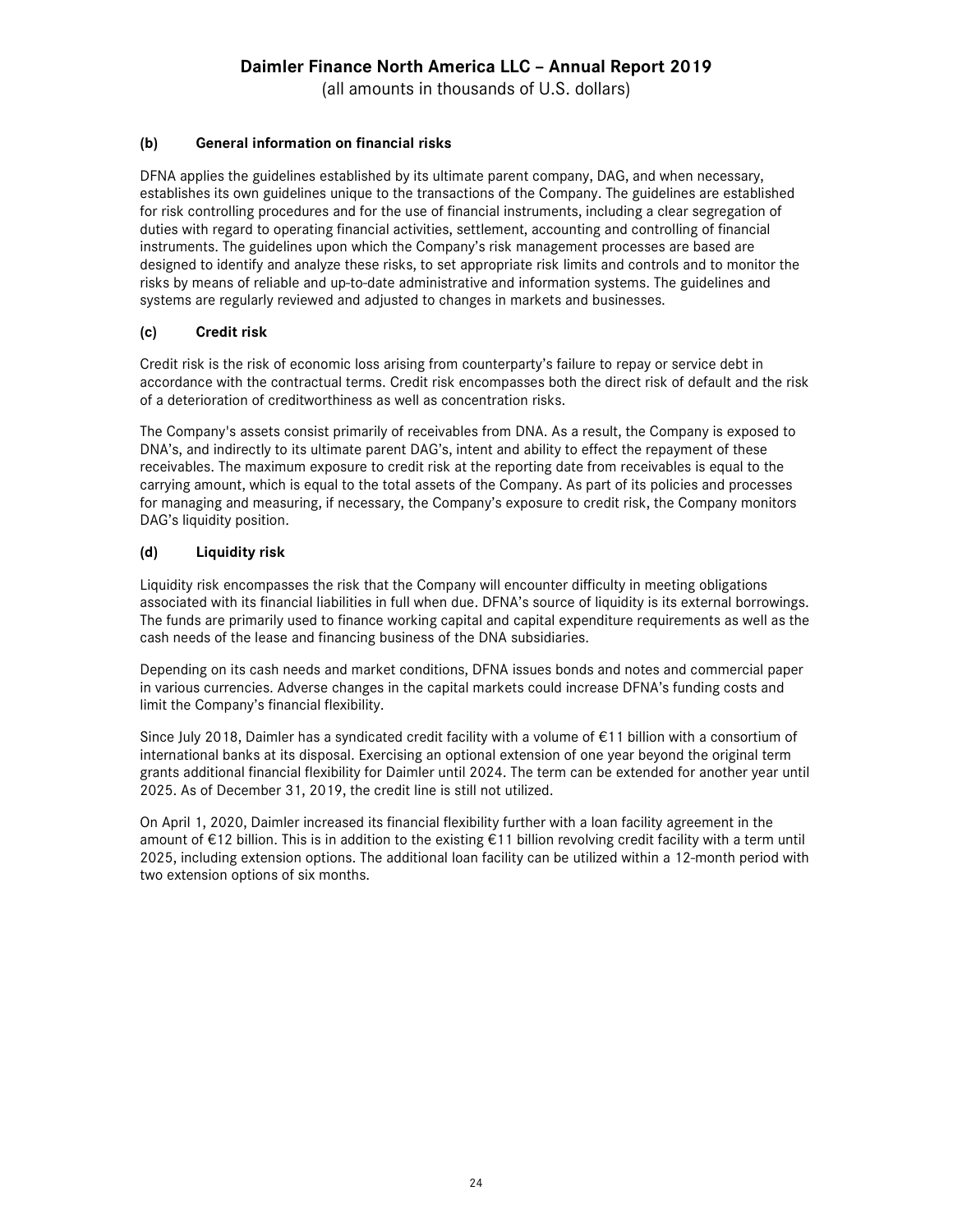(all amounts in thousands of U.S. dollars)

The liquidity runoff shown in the following table provides an insight into how the liquidity situation of the Company is affected by the cash flows of financial liabilities as of December 31, 2019. It comprises a runoff of the undiscounted contractual principal and interest cash outflows of the financing liabilities and undiscounted payments from other financing liabilities.

|                                | Total      | 2020      | 2021                     | 2022                     | 2023      | 2024      | $\geq 2025$ |
|--------------------------------|------------|-----------|--------------------------|--------------------------|-----------|-----------|-------------|
| Notes and bonds<br>- principal | 32,450,000 | 7,550,000 | 10,300,000               | 5,750,000                | 1,675,000 | 1,850,000 | 5,325,000   |
| Notes and bonds<br>- interest  | 3,985,969  | 925,867   | 732,854                  | 458,776                  | 349,815   | 301,338   | 1,217,319   |
| Commercial<br>paper            | 1,000,000  | 1,000,000 |                          | -                        |           |           |             |
| Payables to<br>related parties | 24,307     | 24,307    | $\overline{\phantom{0}}$ | $\overline{\phantom{0}}$ |           |           |             |
| <b>Total</b>                   | 37,460,276 | 9,500,174 | 11,032,854               | 6,208,776                | 2,024,815 | 2,151,338 | 6,542,319   |

The liquidity runoff as of December 31, 2018 is shown in the following table.

|                                | Total      | 2019      | 2020      | 2021       | 2022                     | 2023      | $\geq 2024$ |
|--------------------------------|------------|-----------|-----------|------------|--------------------------|-----------|-------------|
| Notes and bonds<br>- principal | 29,950,000 | 4,500,000 | 7,550,000 | 10,300,000 | 1,100,000                | 1,675,000 | 4,825,000   |
| Notes and bonds<br>- interest  | 4,085,573  | 926,539   | 741,242   | 541,401    | 317,464                  | 272,596   | 1,286,331   |
| Commercial<br>paper            | 500,000    | 500,000   | -         |            | $\overline{\phantom{0}}$ |           |             |
| Payables to<br>related parties | 23,498     | 23,498    | -         | -          |                          |           |             |
| <b>Total</b>                   | 34,559,071 | 5,950,037 | 8,291,242 | 10,841,401 | 1,417,464                | 1,947,596 | 6,111,331   |

Future cash flows for variable rate instruments are estimated using forward rates.

#### **(e) Finance market risks**

Finance market risks are the risks that changes in market prices, such as interest rates and foreign exchange rates, will affect the Company's income or the value of its financial instruments. The objective of finance market risks management is to manage and control market risk exposures within acceptable parameters, while optimizing the return on risk.

The global nature of the Daimler businesses in the US exposes DFNA indirectly to market risks resulting from foreign currency exchange rates and changes in interest rates. However, the resulting effects of these market risks on the Company's financial position, cash flows and profitability are all offset by the existing reimbursement agreements between DFNA and DNA. DFNA maintains risk management control systems independent of Corporate Treasury.

Certain existing benchmark interest rates including those of the London Interbank Offer Rate (for USD, GBP, CHF and JPY) will be comprehensively and internationally reformed by the end of 2021. As a result, those interest rates will be gradually abolished and replaced with alternative risk-free reference rates. Alternative interest rates are being developed on a national level in the context of the respective legal systems and currencies; they can therefore vary with regard to their structure, methodology and period of publication.

DFNA has LIBOR based interest rates on the floating-rate receivables from related parties and notes and bonds payable throughout its operations. The effect of the application of the new interest rates on the financial statements is currently being reviewed. Market uncertainty still exists about when the new interest rates will be available, how they will be calculated and how their application will affect financial